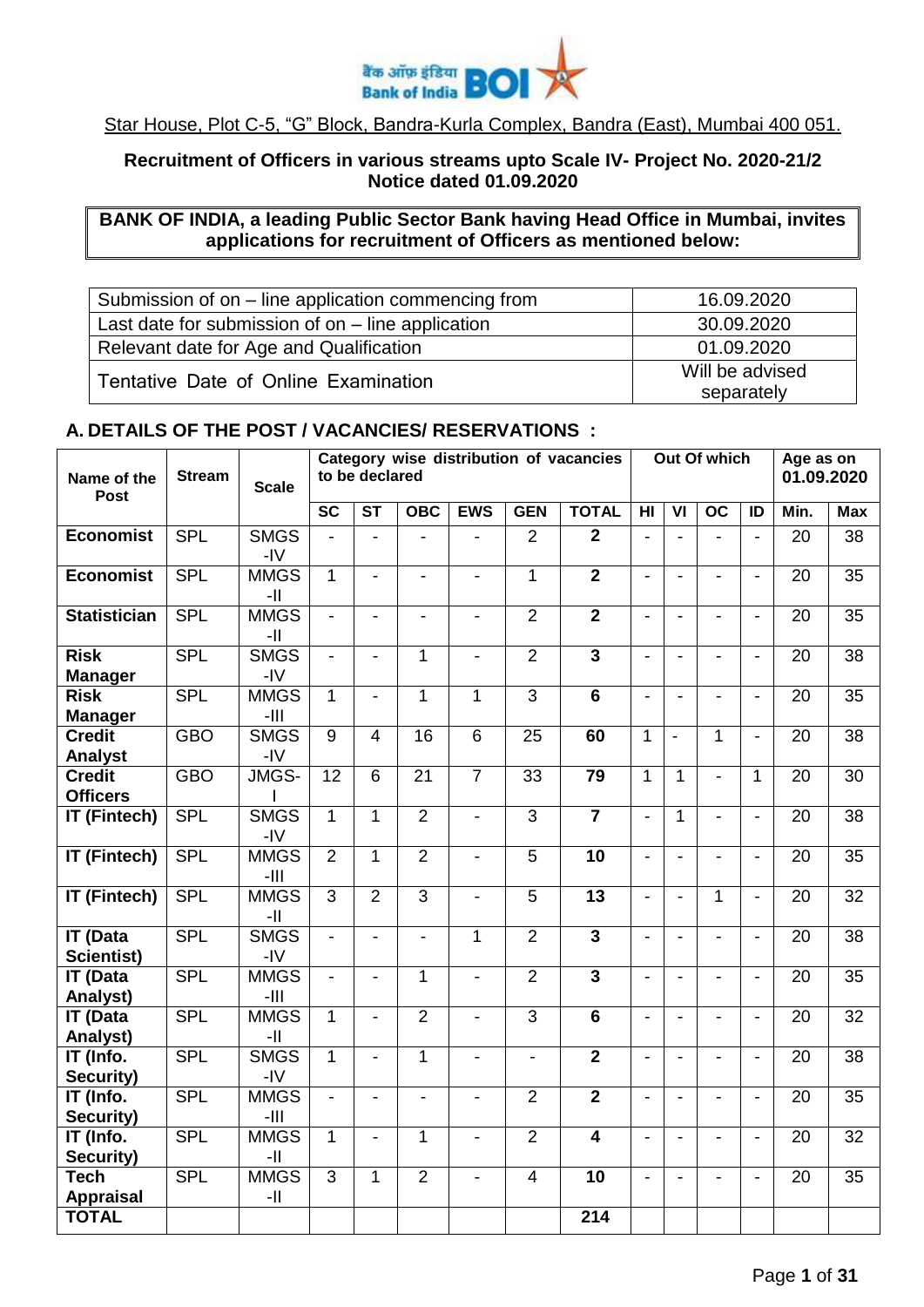# **Note:**

The above vacancies are inclusive of backlog. The number of vacancies and also the number of reserved vacancies is provisional and may vary according to actual requirements of the Bank.

The designation / name of the post are only indicative as per respective scale and same does not intend to confer any special advantages to the selected candidate. The bank reserves the right to change the name of post / designation at any time without notice.

## **Abbreviations stand for:**

SC - Scheduled Caste, ST – Scheduled Tribe, OBC - Other Backward Classes, EWS-Economically Weaker, GEN – General/Unreserved Category, PWD – Persons with Disabilities/ Persons with Benchmark Disabilities, OC / VI / HI / ID – As mentioned in para B.IV below, XSM – Ex-Servicemen, GBO- General Banking Officer, SPL- Specialist Officer

## **PAY SCALE : Basic pay as below and other allowances and perquisites as applicable:**

## **Present Scale of Basic Pay (in Rs.) –**

| <b>SCALE</b>                                 | <b>SCALE OF PAY</b>                         |
|----------------------------------------------|---------------------------------------------|
| Junior Management Grade Scale - I (JMGS I)   | 23700-980/7-30560-1145/2-32850-1310/7-42020 |
| Middle Management Grade Scale -II(MMGS II)   | 31705-1145/1-32850-1310/10-45950            |
| Middle Management Grade Scale -III(MMGS III) | 42020-1310/5-48570-1460/2-51490             |
| Senior Management Grade Scale - IV (SMGS IV) | 50030-1460/4-55870-1650/2-59170             |

(The above Scale of Basic pay is subject to amendments of appropriate provisions in the Bank of India Officers' Service Regulations, 1979).

## **B. ELIGIBILITY CRITERIA (as on 01.09.2020)**

Candidates, intending to apply for above post should ensure that they fulfil the minimum eligibility criteria specified by Bank for respective post:

Please note that the eligibility criteria specified herein are the basic criteria for applying for the post. Candidates must necessarily produce the relevant documents pertaining to category, nationality, age, educational qualifications, work experience etc. in original along with a photocopy thereof in support of their identity and eligibility as indicated in the online application form at the time of interview and any subsequent stage of the recruitment process as required by the Bank. Please note that no change of category as well as any other details will be permitted at any stage after registration of the online application. Merely applying / appearing and being shortlisted in the interview and/or subsequent processes does not imply that a candidate will necessarily be offered employment. No request for considering the candidature under any category other than the one in which one has applied will be entertained.

## **I. Nationality / Citizenship:**

A candidate must be either -

- (i) a Citizen of India or
- (ii) a subject of Nepal or
- (iii) a subject of Bhutan or
- (iv) a Tibetan Refugee who came over to India before 1st January 1962 with the intention of permanently settling in India or
- (v) a person of Indian origin who has migrated from Pakistan, Burma, Sri Lanka, East African countries of Kenya, Uganda, the United Republic of Tanzania (formerly Tanganyika and Zanzibar), Zambia, Malawi, Zaire, Ethiopia and Vietnam with the intention of permanently settling in India, provided that a candidate belonging to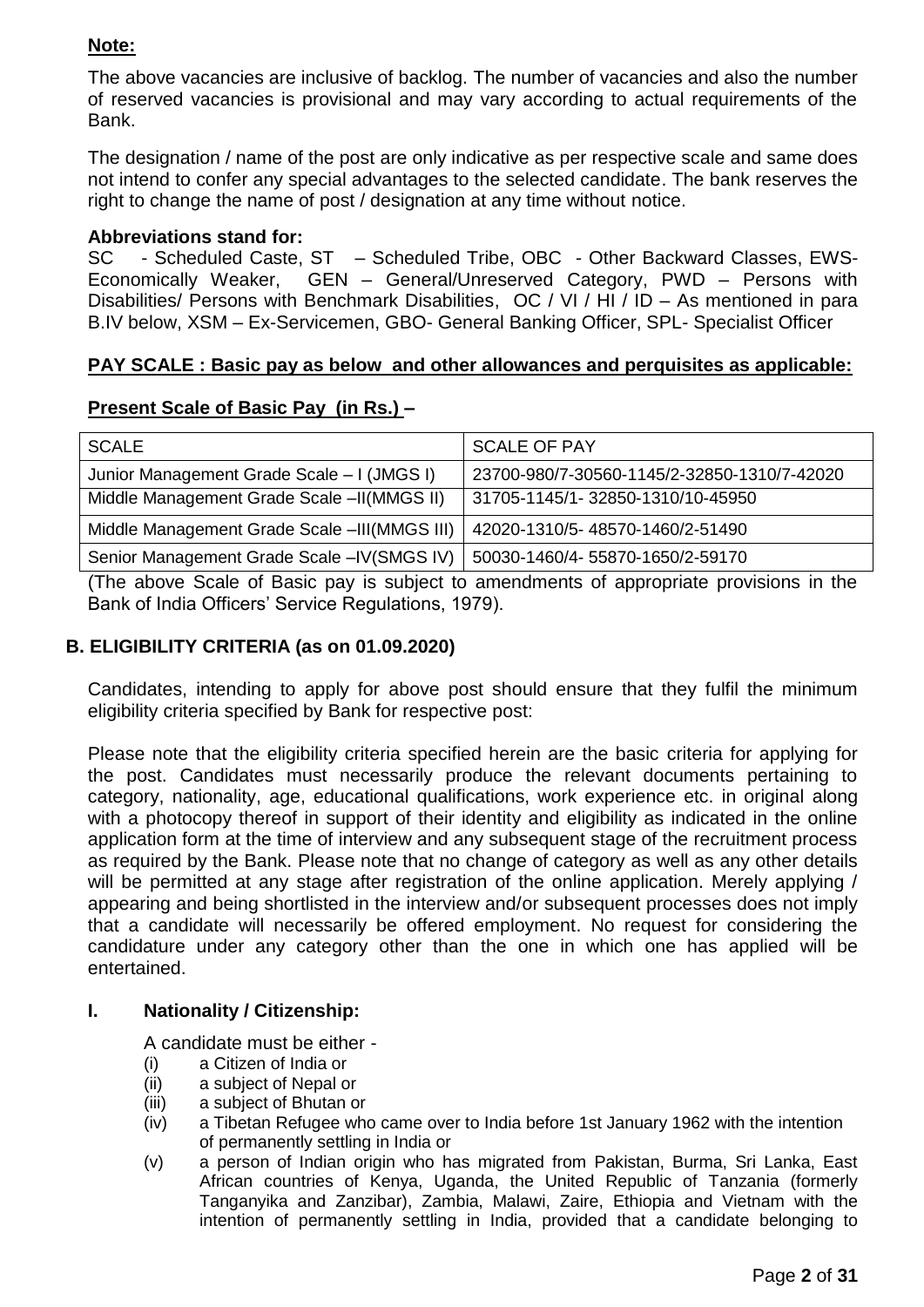categories (ii), (iii), (iv) & (v) above shall be a person in whose favour a certificate of eligibility has been issued by the Government of India.

| Ш. |  |  |  | Age / Educational Qualifications/ Experience etc. (As on 01.09.2020): |
|----|--|--|--|-----------------------------------------------------------------------|
|----|--|--|--|-----------------------------------------------------------------------|

| <b>Name of the Post</b>                              | <b>Scale</b>  | <b>Total</b><br><b>Vacancies</b> | <b>Posting</b> | <b>Click</b><br>below<br>the<br>mentioned<br>link<br>for<br>detailed eligibility etc. |
|------------------------------------------------------|---------------|----------------------------------|----------------|---------------------------------------------------------------------------------------|
| <b>Economist</b>                                     | SMGS-IV       | $\overline{2}$                   |                |                                                                                       |
| <b>Economist</b>                                     | MMGS-II       | $\overline{2}$                   | Based in       |                                                                                       |
| <b>Statistician</b>                                  | MMGS-II       | $\overline{2}$                   | Mumbai **      |                                                                                       |
| <b>Risk Manager</b>                                  | SMGS-IV       | 3                                |                |                                                                                       |
| <b>Risk Manager</b>                                  | MMGS-III      | $6\phantom{1}$                   |                |                                                                                       |
| <b>Credit Analyst</b>                                | SMGS-IV       | 60                               |                |                                                                                       |
|                                                      |               |                                  | Any where      |                                                                                       |
| <b>Credit Officers</b>                               | <b>JMGS-I</b> | 79                               | in India       |                                                                                       |
| IT (Fintech)                                         | SMGS-IV       | $\overline{7}$                   |                |                                                                                       |
| IT (Fintech)                                         | MMGS-III      | 10                               |                | <b>Click here for</b>                                                                 |
| IT (Fintech)                                         | MMGS-II       | 13                               |                | <b>Annexure-I of</b>                                                                  |
| <b>IT (Data</b>                                      | SMGS-IV       | 3                                |                | <b>Notice dated</b>                                                                   |
| <b>Scientist)</b>                                    | MMGS-III      | 3                                |                | 01.09.2020                                                                            |
| <b>IT (Data Analyst)</b><br><b>IT (Data Analyst)</b> | MMGS-II       | $6\phantom{1}6$                  | Based in       |                                                                                       |
| IT (Info.                                            | SMGS-IV       | $\overline{2}$                   | Mumbai /       |                                                                                       |
| Security)                                            |               |                                  | Navi           |                                                                                       |
| IT (Info.                                            | MMGS-III      | $\overline{2}$                   | Mumbai **      |                                                                                       |
| Security)                                            |               |                                  |                |                                                                                       |
| IT (Info.<br>Security)                               | MMGS-II       | $\overline{\mathbf{4}}$          |                |                                                                                       |
| <b>Tech Appraisal</b>                                | MMGS-II       | 10                               | Any where      |                                                                                       |
|                                                      |               |                                  | in India       |                                                                                       |
| <b>TOTAL</b>                                         |               | 214                              |                |                                                                                       |

**\*\* However, Bank has right to post/transfer such officers anywhere in India as per its requirements.**

#### **Note:**

- (1) Candidates belonging to reserved category (SC/ST/OBC/PWD) applying for reserved vacancies (SC/ST/OBC/PWD) will be entitled for relaxation of 5%, wherever minimum 60% marks is stipulated in Educational Qualifications i.e. they should have minimum 55% marks.
- (2) Candidate should indicate the percentage obtained in Graduation calculated to the nearest two decimals in the online application. Where CGPA / OGPA is awarded, the same should be converted into percentage and indicate the same in online application. The fraction of percentage will be ignored i.e. 59.99% will be treated as less than 60% and 54.99% will be treated as less than 55%.
- (3) Calculation of Percentage: The percentage marks shall be determined as per norms of respective Universities.
- (4) Candidates who were holding the similar post in Bank of India in the past are not eligible, hence need not apply.
- (5) Candidates ready to work anywhere in India should apply.
- (6) Candidates having the requisite qualification stipulated for the post can only apply.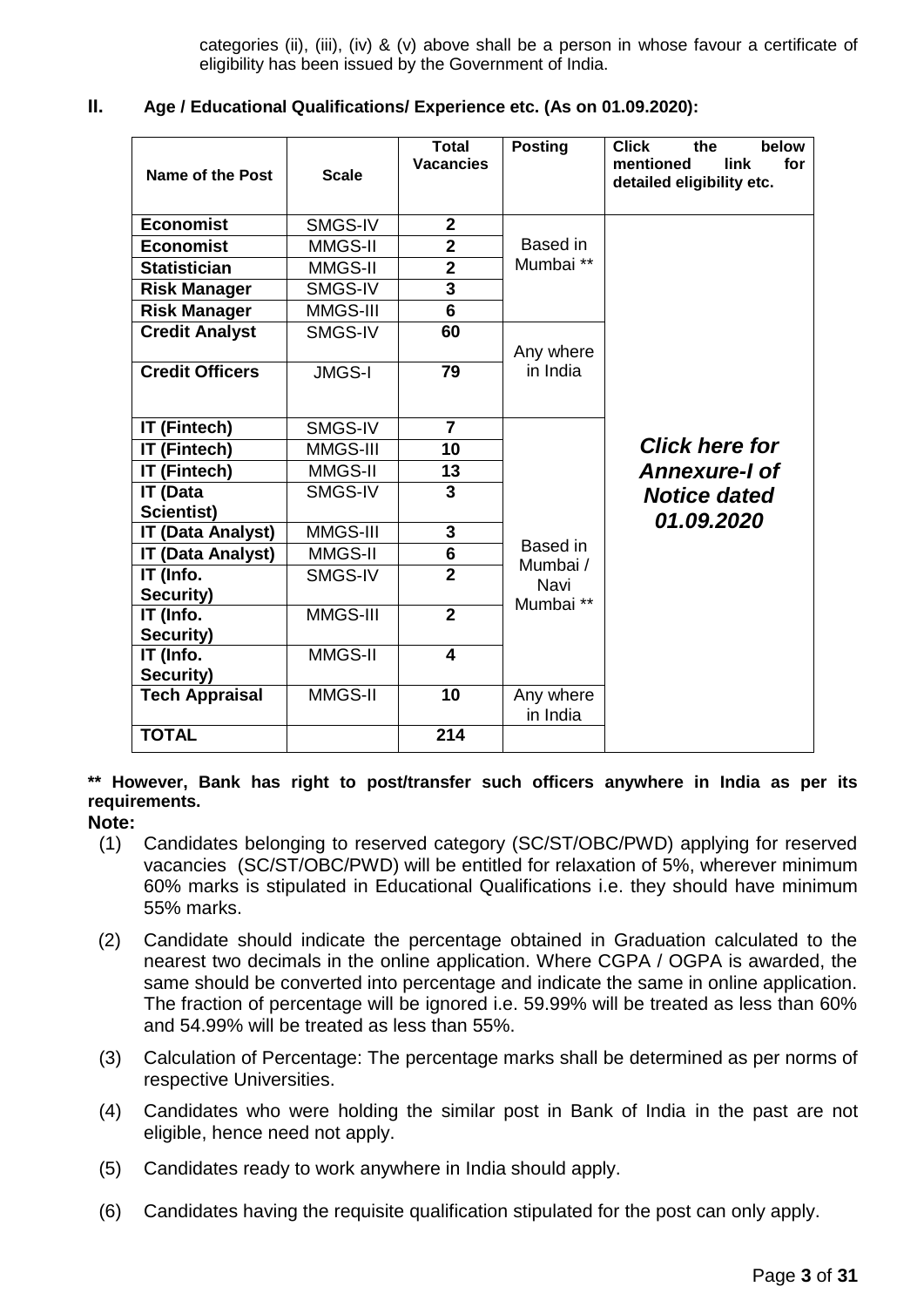(7) The candidates can apply only for one post.

# **III. Relaxation of Upper age limit**

| Sr. No.        | Category                                                                                                                                                                                                                                                                                                                                                                                                                                                                                                                                                 | Age relaxation |
|----------------|----------------------------------------------------------------------------------------------------------------------------------------------------------------------------------------------------------------------------------------------------------------------------------------------------------------------------------------------------------------------------------------------------------------------------------------------------------------------------------------------------------------------------------------------------------|----------------|
| $\mathbf{1}$ . | <b>Scheduled Caste/Scheduled Tribe</b>                                                                                                                                                                                                                                                                                                                                                                                                                                                                                                                   | 5 years        |
| 2.             | Other Backward Classes (Non-creamy layer)                                                                                                                                                                                                                                                                                                                                                                                                                                                                                                                | 3 years        |
| 3.             | Persons With Benchmark Disabilities as defined under "The<br>Rights of Persons with Disabilities Act, 2016"                                                                                                                                                                                                                                                                                                                                                                                                                                              | 10 years       |
| 4.             | Ex-Servicemen, Commissioned Officers including Emergency<br>Commissioned Officers (ECOs)/ Short Service Commissioned<br>Officers (SSCOs) who have rendered at least 5 years military<br>service and have been released on completion of assignment<br>(including those whose assignment is due to be completed within<br>one year from the last date of receipt of application) otherwise<br>than by way of dismissal or discharge on account of misconduct<br>or inefficiency or physical disability attributable to military service<br>or invalidment | 5 years        |
| 5.             | Persons affected by 1984 riots                                                                                                                                                                                                                                                                                                                                                                                                                                                                                                                           | 5 years        |

## **NOTE:**

- (i) The maximum age limit specified in (II) above is applicable to General Category and EWS candidates.
- (ii) The relaxation in upper age limit to SC/ST/OBC candidates is allowed on cumulative basis with only one of the remaining categories for which age relaxation is permitted as mentioned above in Point No. III (3) to III (5).
- (iii) Candidates seeking age relaxation will be required to produce the original and submit copies of necessary certificate(s) at the time of Interview and at any subsequent stage of the recruitment process as required by BANK.
- (iv) If an ex-serviceman applies for various vacancies before joining any civil employment, he/she can avail of the benefit of reservation as ex-serviceman for any subsequent employment. However, to avail of this benefit, an ex-serviceman as soon as he/she joins any civil employment, should give self-declaration/ undertaking to the concerned employer about date-wise details of application for various vacancies for which he/she had applied for before joining the initial civil employment. Further, this benefit would be available only in respect of vacancies which are filled on direct recruitment and wherever reservation is applicable to the ex-serviceman. There is no reservation for Ex-servicemen in Officers' Cadre.

# **IV. Reservation for Persons with Benchmark Disabilities**

Under section 34 of "The Rights of Persons with Disabilities Act, 2016", persons with benchmark disabilities are eligible for Reservation. The post is identified suitable for the Persons under categories of disabilities as defined in the Schedule of RPWD Act 2016 and notified by the Department of Empowerment of Persons with Disabilities (Divyangjan) from time to time.

# **A. "OC" category**:

A person's inability to execute distinctive activities associated with movement of self and objects resulting from affliction of musculoskeletal or nervous system or both, including Cerebral Palsy, Leprosy Cured, Dwarfism, Muscular Dystrophy and Acid Attack Victims. Orthopedically challenged persons are covered under locomotor disability with following bench mark: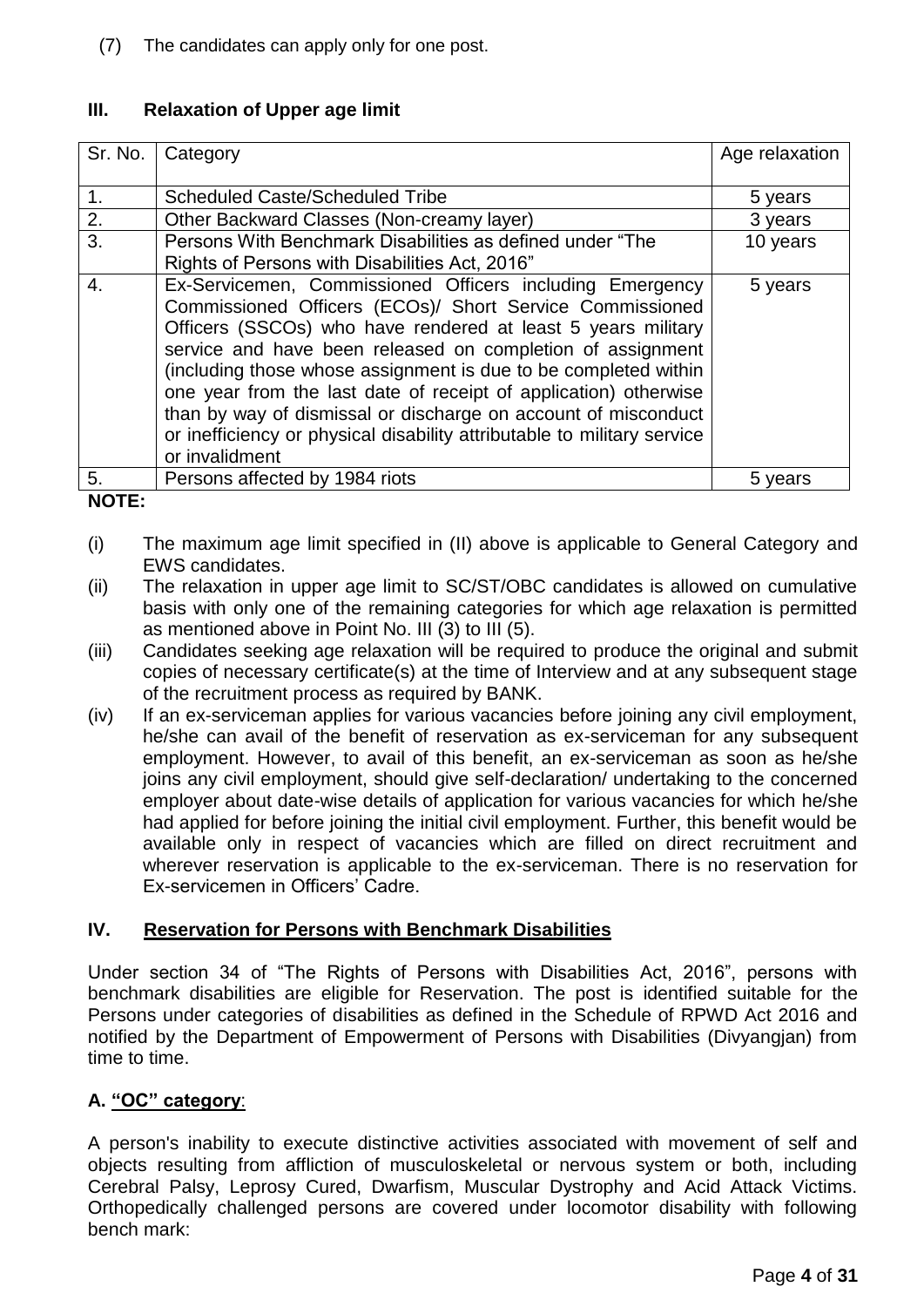a. "Leprosy cured person" means a person who has been cured of leprosy but is suffering from:

i. Loss of sensation in hands or feet as well as loss of sensation and paresis in the eye and eye-lid but with no manifest deformity;

ii. Manifest deformity and paresis but having sufficient mobility in their hands and feet to enable them to engage in normal economic activity;

iii. extreme physical deformity as well as advanced age which prevents him/her from undertaking any gainful occupation, and the expression "leprosy cured" shall be construed accordingly;

b. "Cerebral palsy" means a Group of non-progressive neurological conditions affecting body movements and muscle coordination, caused by damage to one or more specific areas of the brain, usually occurring before, during or shortly after birth;

c. "Dwarfism" means a medical or genetic condition resulting in an adult height of 4 feet 10 inches (147 centimetres) or less;

d. "Muscular dystrophy" means a group of hereditary genetic muscle disease that weakens the muscles that move the human body and persons with multiple dystrophy have incorrect and missing information in their genes, which prevents them from making the proteins they need for healthy muscles. It is characterised by progressive skeletal muscle weakness, defects in muscle proteins, and the death of muscle cells and tissue;

e. "Acid attack victims" means a person disfigured due to violent assaults by throwing of acid or similar corrosive substance.

**B. Visual Impairment ("VI" Category)** : Only those Visually Impaired (VI) persons who suffer from any one of the following conditions, after best correction, are eligible to apply. a. Blindness:

i. Total absence of sight; OR

ii. Visual acuity less than 3/60 or less than 10/200 (Snellen) in the better eye with best possible correction; OR

iii. Limitation of the field of vision subtending an angle of less than 10 degree. OR

b. Low Vision:

i. Visual acuity not exceeding 6/18 or less than 20/60 upto 3/60 or upto 10/200 (Snellen) in the better eye with best possible corrections; OR

ii. Limitation of the field of vision subtending an angle of less than 40 degree up to 10 degree.

## **C. Hearing Impaired ("HI" Category):**

a. Deaf: means person having 70 DB hearing loss in speech frequencies in both ears.

b. Hard of Hearing: means person having 60 DB to 70 DB hearing loss in speech frequencies in both ears.

**D. "ID" Category**: Only those persons, who suffer from any one of the following types of disabilities, are eligible to apply under this category:

1. Intellectual disability.

a. Autism Spectrum disorder (ASD) means a neuro-developmental condition typically appearing in the first three years of life that significantly affects a person's ability to communicate, understand relationships and relate to others, and is frequently associated with unusual or stereotypical rituals or behaviours.

b. "Specific Learning Disability" (SLD) means a heterogeneous group of conditions wherein there is a deficit in processing language, spoken or written, that may manifest itself as a difficulty to comprehend, speak, read, write, spell, or to do mathematical calculations and includes such conditions as perceptual disabilities, dyslexia, dysgraphia, dyscalculia, dyspraxia and developmental aphasia.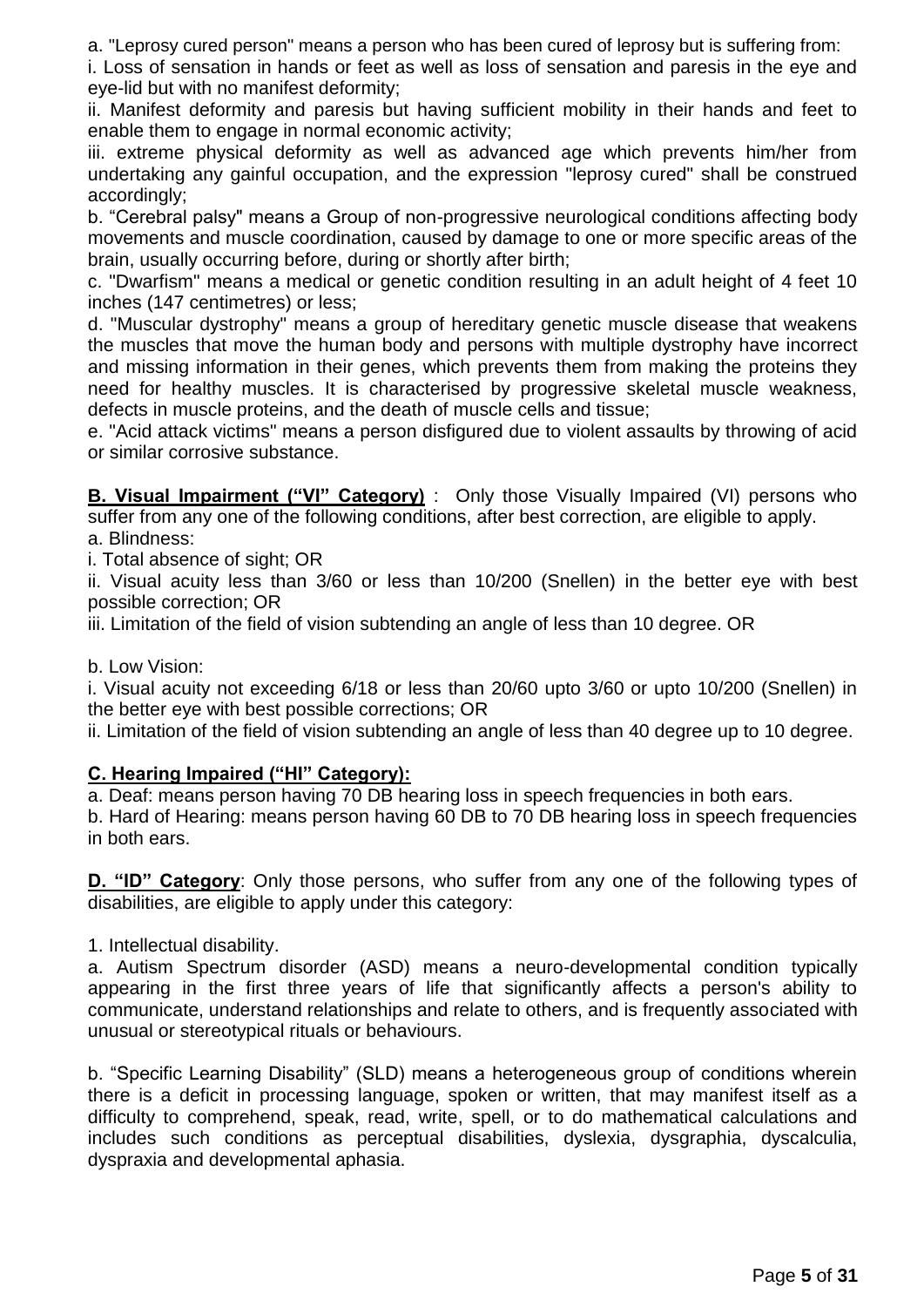c. "Mental Illness" (MI) means a substantial disorder of thinking, mood, perception, orientation or memory that grossly impairs judgment, behaviour, capacity to recognise reality or ability to meet the ordinary demands of life, but does not include retardation which is a condition of arrested or incomplete development of mind of a person, specially characterised by sub normality of intelligence

2. "Multiple Disabilities" means multiple disabilities amongst clause "A"; "B"; "C";"D (1)".

Note: Only those persons with benchmark disabilities would be eligible for reservation. "Benchmark disability" means a person with not less than 40% of a specified disability where specified disability has not been defined in measurable terms and includes the persons with disability, where disability has been defined in a measurable terms, as certified by the certifying authority.

A person who wants to avail benefit of reservation will have to submit a disability certificate issued by a Competent Authority as per Government of India guidelines. Such certificate will be subject to verification/ re-verification as may be decided by the competent authority.

## (i) Guidelines for Persons With Benchmark Disabilities using a Scribe

The visually impaired candidates and candidates whose writing speed is adversely affected permanently for any reason can use their own scribe at their cost during the online examination. In all such cases where a scribe is used, the following rules will apply:

- The candidate will have to arrange his / her own scribe at his/her own cost.
- The scribe should be from an academic stream different from that stipulated for the post.
- Both the candidate as well as scribe will have to give a suitable undertaking confirming that the scribe fulfils all the stipulated eligibility criteria for a scribe mentioned above. Further in case it later transpires that he/she did not fulfil any laid down eligibility criteria or suppressed material facts the candidature of the applicant will stand cancelled, irrespective of the result of the this recruitment.
- Those candidates who use a scribe shall be eligible for compensatory time of 20 minutes or otherwise advised for every hour of the examination.
- The scribe arranged by the candidate should not be a candidate for the online examination under this Recruitment Project 2020-21/2. If violation of the above is detected at any stage of the process, candidature of both the candidate and the scribe will be cancelled. Candidates eligible for and who wish to use the services of a scribe in the examination should invariably carefully indicate the same in the online application form. Any subsequent request may not be favourably entertained.
- Only candidates registered for compensatory time will be allowed such concessions since compensatory time given to candidates shall be system based, it shall not be possible for the test conducting agency to allow such time if he / she is not registered for the same. Candidates not registered for compensatory time shall not be allowed such concessions.

## **(ii) Guidelines for candidates with locomotor disability and cerebral palsy**

A Compensatory time of twenty minutes per hour or otherwise advised shall be permitted for the candidates with locomotor disability and cerebral palsy where dominant (writing) extremity is affected to the extent of slowing the performance of function (minimum of 40% impairment).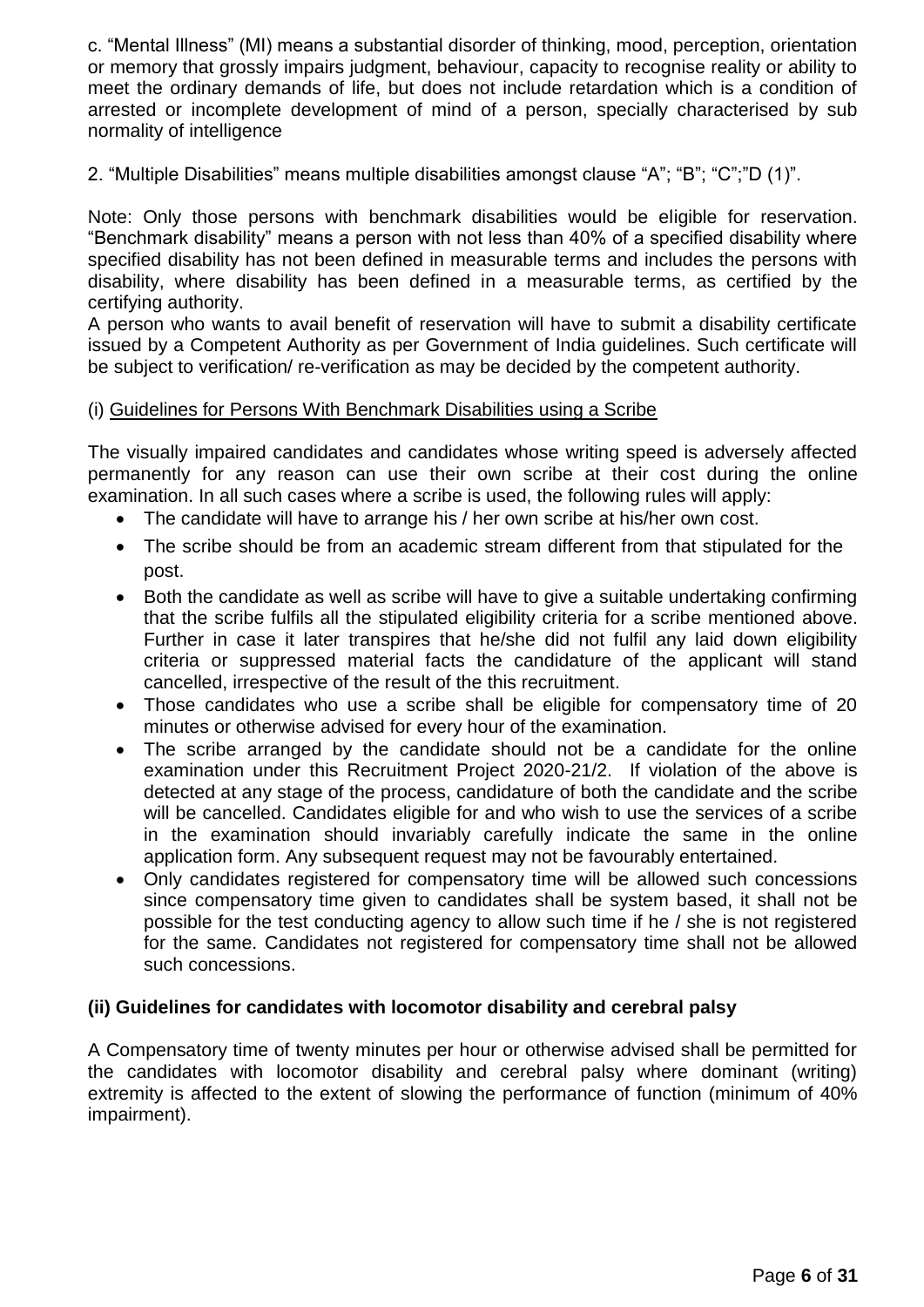# (iii) **Guidelines for Visually Impaired candidates**

- Visually Impaired candidates (who suffer from not less than 40% of disability) may opt to view the contents of the test in magnified font and all such candidates will be eligible for compensatory time of 20 minutes for every hour or otherwise advised of examination.
- The facility of viewing the contents of the test in magnifying font will not be available to Visually Impaired candidates who use the services of a Scribe for the examination.

## **(iv) Guidelines for Candidates with Intellectual Disability (ID)**

A Compensatory time of twenty minutes per hour of examination, either availing the services of a scribe or not, shall be permitted to the candidates with more than 40% Intellectual Disability (autism, intellectual disability, specific learning disability and mental illness).

#### **These guidelines are subject to change in terms of GOI guidelines/ clarifications, if any, from time to time.**

## **C. EWS (Economically Weaker Section)**

- 1. Persons who are not covered under the existing scheme of reservations to the Scheduled Castes, the Schedule Tribes and the Other Backward Classes and whose family has gross annual income below Rs.8.00 lakh (Rupees eight lakh only) are to be identified as EWSs for benefit of reservation. The income shall include income from all sources i.e. salary, agriculture, business, profession etc. and it will be income for the financial year prior to the year of application. Also persons whose family owns or possesses any of the following assets shall be excluded from being identified as EWSs, irrespective of the family income:
	- i.) 5 acres of Agricultural Land and above;
	- ii.) Residential flat of 1000 sq. ft. and above;
	- iii.) Residential plot of 100 sq. yards and above in notified municipalities;

iv.) Residential plot of 200 sq. yards and above in areas other than the notified municipalities.

- 2. The property held by a "Family" in different locations or different places / cities would be clubbed while applying the land or property holding test to determine EWS status.
- 3. The benefit of reservation under EWS can be availed upon production of an Income and Asset Certificate issued by a Competent Authority. The Income and Asset Certificate issued by any one of the Authorities as notified by the Government of India in the prescribed format shall only be accepted as proof of candidate's claim as belonging to EWS. The candidates shortlisted for document verification/interview shall be required to bring the requisite certificate as specified by the Government of India at the time of appearing for the process of document verification/interview.
- 4. The term "Family" for this purpose will include the person who seeks benefit of reservation, his/her parents and siblings below the age of 18 years as also his/her spouse and children below the age of 18 years.
- 5. The instructions issued by the Government of India in this regard from time to time shall be adhered to.

## **Disclaimer: EWS Vacancies are tentative and subject to further directives of Government of India and outcome of any litigation.**

NOTE: These guidelines are subject to change in terms of GOI guidelines/ clarifications, if any, from time to time.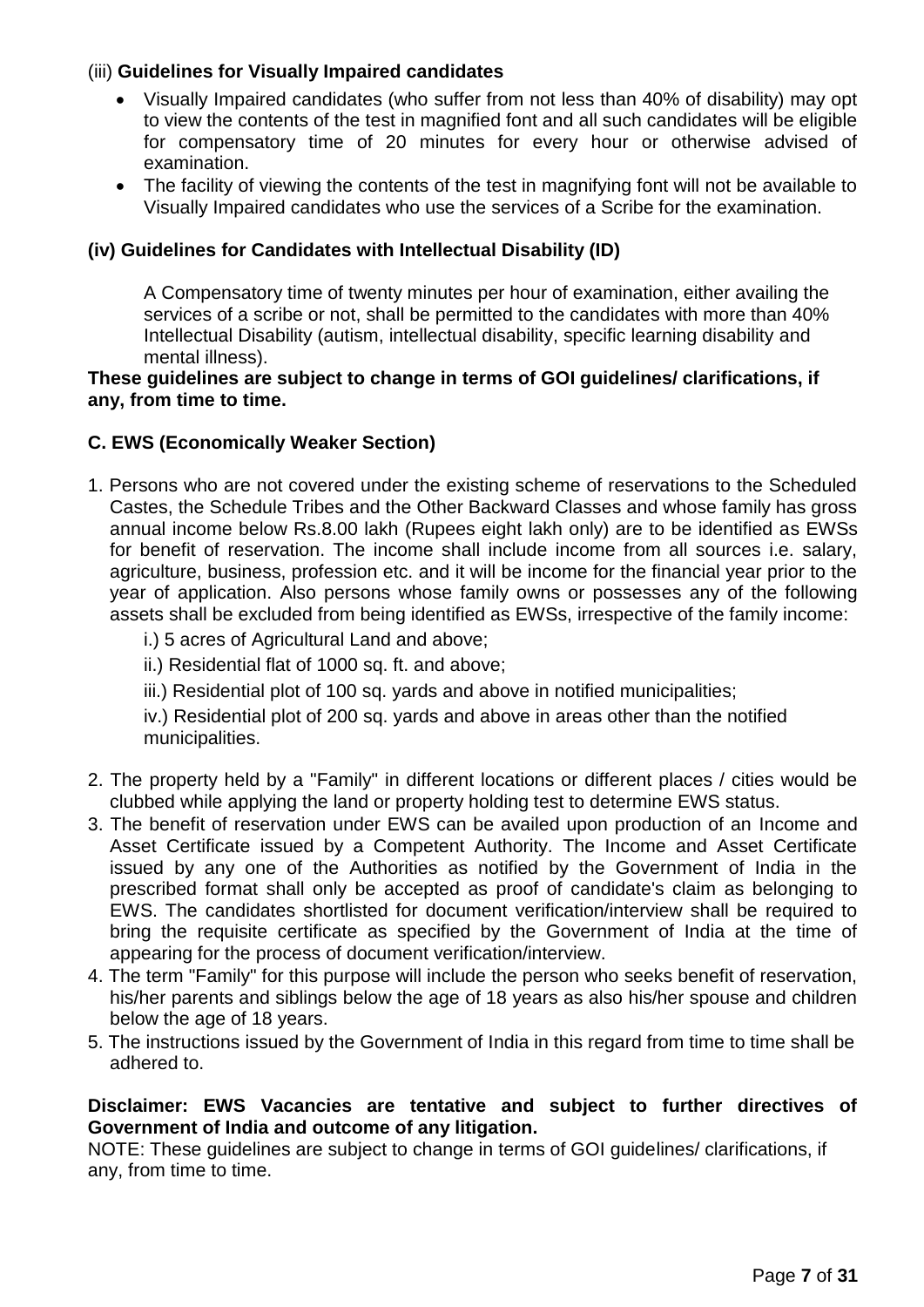## **C. SELECTION PROCEDURE**

Selection will be through online test and/or GD and/or personal interview, depending on the number of applicants/eligible candidates.

## I. **ONLINE EXAMINATION -**

The structure of online examination will be as under:

| Sr.<br>No. | Name of the Tests                        | Maximum<br><b>Marks</b> | Duration              |
|------------|------------------------------------------|-------------------------|-----------------------|
|            | English Language                         | 50                      | <b>Composite Time</b> |
| 2.         | <b>Professional Knowledge</b>            | 75                      |                       |
| 3.         | General Awareness with special reference | 50                      | of 150 Minutes        |
|            | to Banking Industry                      |                         |                       |

Bank reserves the right to modify the structure of the examination which will be intimated through its authorised website. Other detailed information regarding the examination will be given in an Information Handout, which will be made available for the candidates to download along with the call letters from the authorised website www.bankofindia.co.in

The above tests except the Test of English Language will be available bilingually, i.e. English and Hindi. The test of English Language will be of qualifying nature i.e. Marks obtained in English Language will not be added while preparing merit List.

Qualifying marks stipulated above are for General/EWS Category candidates. Candidates belonging to the Category SC/ST/OBC/PWD, filling in vacancies reserved for the relevant category, will be entitled to a relaxation of 5% marks in relation to that stipulated for General/EWS category candidates

# **Penalty for Wrong Answers :**

There will be penalty for wrong answers marked in the Objective Tests. For each question for which a wrong answer has been given by the candidate one fourth or 0.25 of the marks assigned to that question will be deducted as penalty to arrive at corrected score. If a question is left blank, i.e. no answer is marked by the candidate; there will be no penalty for that question.

## **II. INTERVIEW :**

Merit list of the candidates based on the marks obtained by them in online examination (marks obtained in General Awareness with special reference to Banking Industry and Professional Knowledge paper) will be prepared in descending order for the respective categories i.e. SC/ST/OBC/EWS/GEN. Candidates securing the minimum qualifying marks stipulated for Online Tests and ranking sufficiently high in the order of merit shall be called for Personal interview and/or GD. Mere passing in the Online Test shall not vest any right to a candidate for being called for Personal Interview/GD. In case of equal marks by two or more candidates, the merit order of such group of candidates will be on the basis of Date of Birth i.e. Candidate senior in age will be placed higher in the merit List.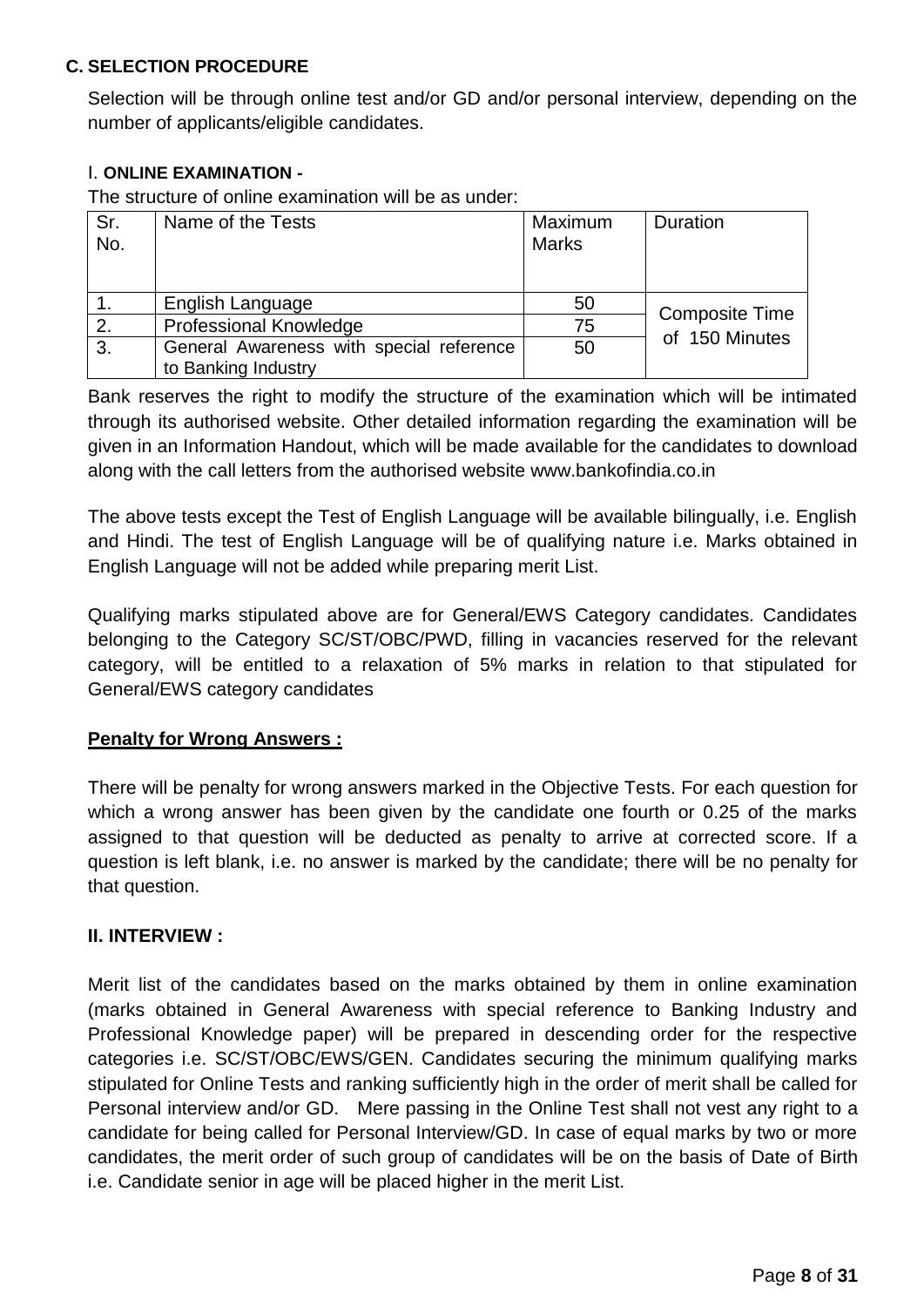The Bank may conduct the selection process only on the basis of Interview/GD without holding online test. Accordingly, if online examination is not conducted, adequate number of candidates as decided by the Bank will be shortlisted for the interview based on their qualification, experience, and overall suitability for the post. The total marks allotted for Interview are 100. The minimum qualifying marks for the General/EWS category candidates will be 40% and for SC/ST/OBC/PWD is 35%. The candidates called for the interview will be at the ratio of 3:1 to the number of vacancies. However, Bank may increase the said ratio at its discretion.

# **Selection :**

## **If Online Examination and Interview is conducted**

Selection will be through online test and/or personal interview/GD, depending on the number of applicants/eligible candidates. In case online test is conducted, the weightage (ratio) of Online Examination and interview will be 80:20. The combined final scores of candidates shall be arrived at on the basis of total scores obtained by the candidates in Online Examination (marks obtained in General Awareness with special reference to Banking Industry and Professional Knowledge paper) and Interview. A candidate should be found suitable both in the Online Examination and interview to be eligible for final selection.

Merit list of the candidates based on the marks obtained by them in Online Examination and Personal Interview will be prepared in descending order for the respective categories i.e. SC/ST/OBC/EWS/GEN. The final selection will be made on the basis of this merit list upto the number of vacancies.

## **If Online Examination is not conducted** :

If online examination is not conducted, the final selection will be made through personal interview. In such case merit list will be prepared on the basis of marks obtained in Personal Interview in descending order for the respective categories i.e. SC/ST/OBC/EWS/GEN. The final selection will be made on the basis of this merit list upto the number of vacancies. Maximum marks for interview will be 100. Minimum qualifying marks in interview shall be 40% for General/EWS Category and 35% for SC/ST/OBC category candidate

#### **If both Group Discussion and Interview is conducted** :

Maximum Marks for Group Discussion will be 30 and minimum qualifying marks will be 40% for General and 35% for SC/ST/OBC category (out of 30 marks). Only those candidates who have secured minimum qualifying marks in Group Discussion shall be called for Personal Interview. Mere participation in Group Discussion shall not vest any right in a candidate for being called for Personal Interview.

Group Discussion will be of qualifying nature only i.e. Marks obtained in Group Discussions will not be added while preparing merit List.

In case of equal marks obtained by two or more candidates, the merit order of such group of candidates will be on the basis of marks obtained in Online examination i.e. candidate securing higher marks in Online exam will be placed higher in the merit list. If the marks obtained in the online exam is also equal or online examination is not conducted, the merit order will be on the basis of Date of Birth i.e. Candidate senior in age will be placed higher in the merit List.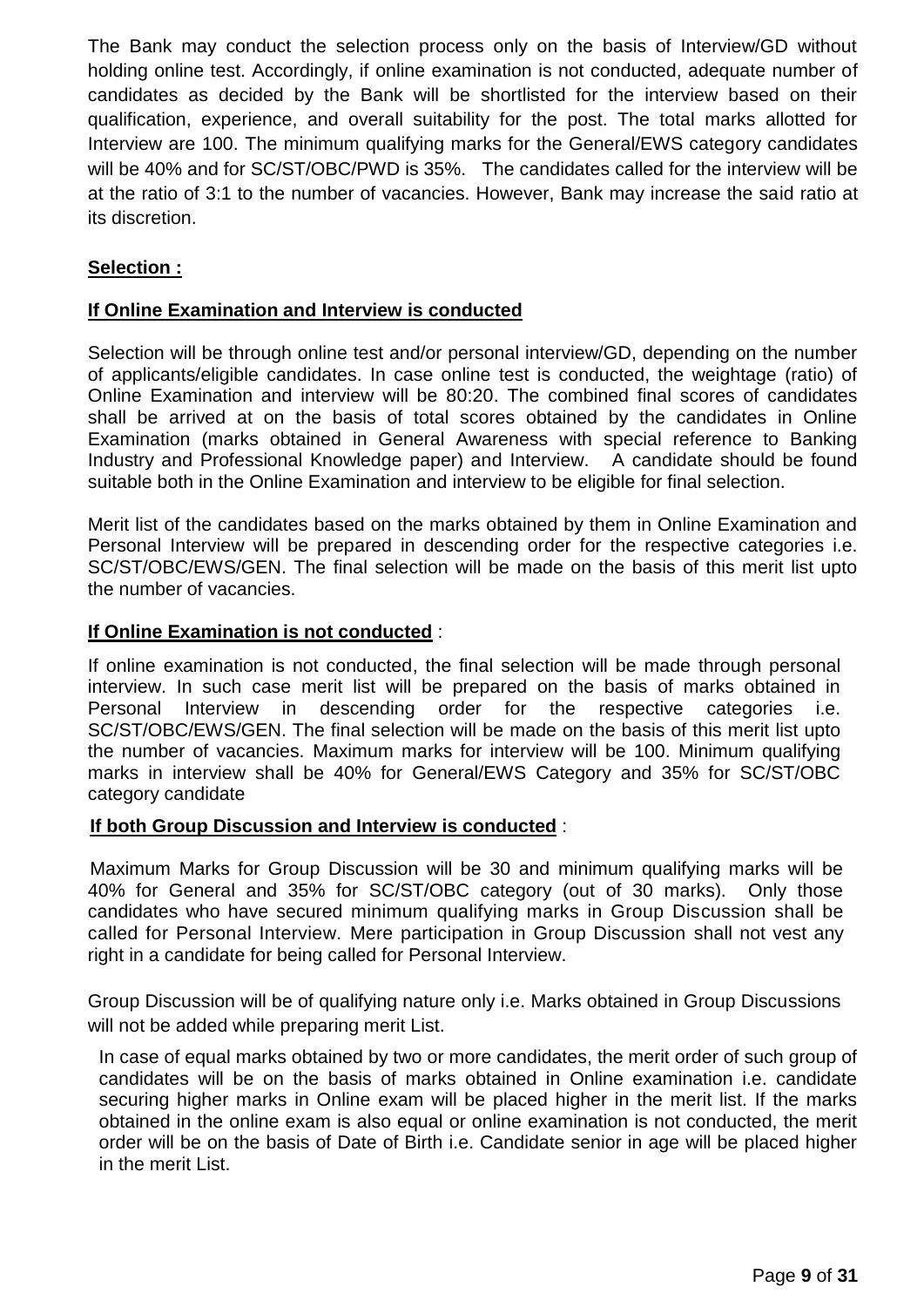## **EXAMINATION CENTERS**

- (i) The examination will be conducted online in Ahmedabad, Bengaluru, Bhopal, Bhubaneswar, Chandigarh, Chennai, Dehradun, Delhi, Hyderabad, Jaipur, Jammu, Kolkata, Lucknow, Mumbai, Panaji, Patna, Raipur, Ranchi, Shimla and Thiruvananthapuram
- (ii) No request for change of centre for Examination shall be entertained.
- (iii) Bank, however, reserves the right to cancel any of the Examination Centres and/ or add some other Centres, at its discretion, depending upon the response, administrative feasibility, etc.
- (iv) BANK also reserves the right to allot the candidate to any centre other than the one he/she has opted for.
- (v) Candidate will appear for the examination at an Examination Centre at his/her own risks and expenses and Bank will not be responsible for any injury or losses etc. of any nature.

## **While appearing for the Interview, the candidate should produce valid prescribed documents given below.**

## **List of Documents to be produced at the time of interview** (as applicable)

The following documents in original together with a self-attested photocopies in support of the Candidate's eligibility and identity are to be invariably submitted at the time of interview **failing which the candidate may not be permitted to appear for the interview :**

- (i) Printout of the valid Interview Call Letter
- (ii) Valid system generated printout of the online application form
- (iii) Proof of Date of Birth (Birth Certificate or SSLC/ Std. X Certificate with DOB)
- (iv) Photo Identify Proof as indicated in para "IDENTITY VERIFICATION"
- (v) Mark sheets & certificates for educational qualifications. Proper document from Board /University for having declared the result on or before 01.09.2020 has to be submitted.
- **(vi)** Caste Certificate issued by competent authority in the prescribed format as stipulated by Government of India in case of SC / ST / OBC category candidates. In case of candidates belonging to OBC category, certificate should specifically contain a clause that the candidate does not belong to creamy layer section excluded from the benefits of reservation for Other Backward Classes in Civil post & services under Government of India. **OBC caste certificate containing the 'Non-creamy layer' clause should be issued during the period 01.04.2020 to 31.03.2021. Caste Name mentioned in certificate should tally letter by letter with Central Government list / notification.** Candidates belonging to OBC category but coming under creamy layer are not entitled to OBC reservation. They should indicate their category as General in the online application form.
- **(vii)** Income and Asset Certificate issued by any one of the Authorities as notified by the Government of India in the prescribed format in case of EWS category candidates.
- (viii) Disability Certificate in prescribed format in case of PWD category. If the candidate desires to use the services of a Scribe at the time of online examination the duly filled in Bio data of the scribe in the prescribed format is to be submitted.
- *(ix)* An Ex-serviceman candidate has to produce a copy of the Service or Discharge Book / pension payment order and documentary proof of rank last / presently held (substantive as well as acting) at the time of interview. Those who are still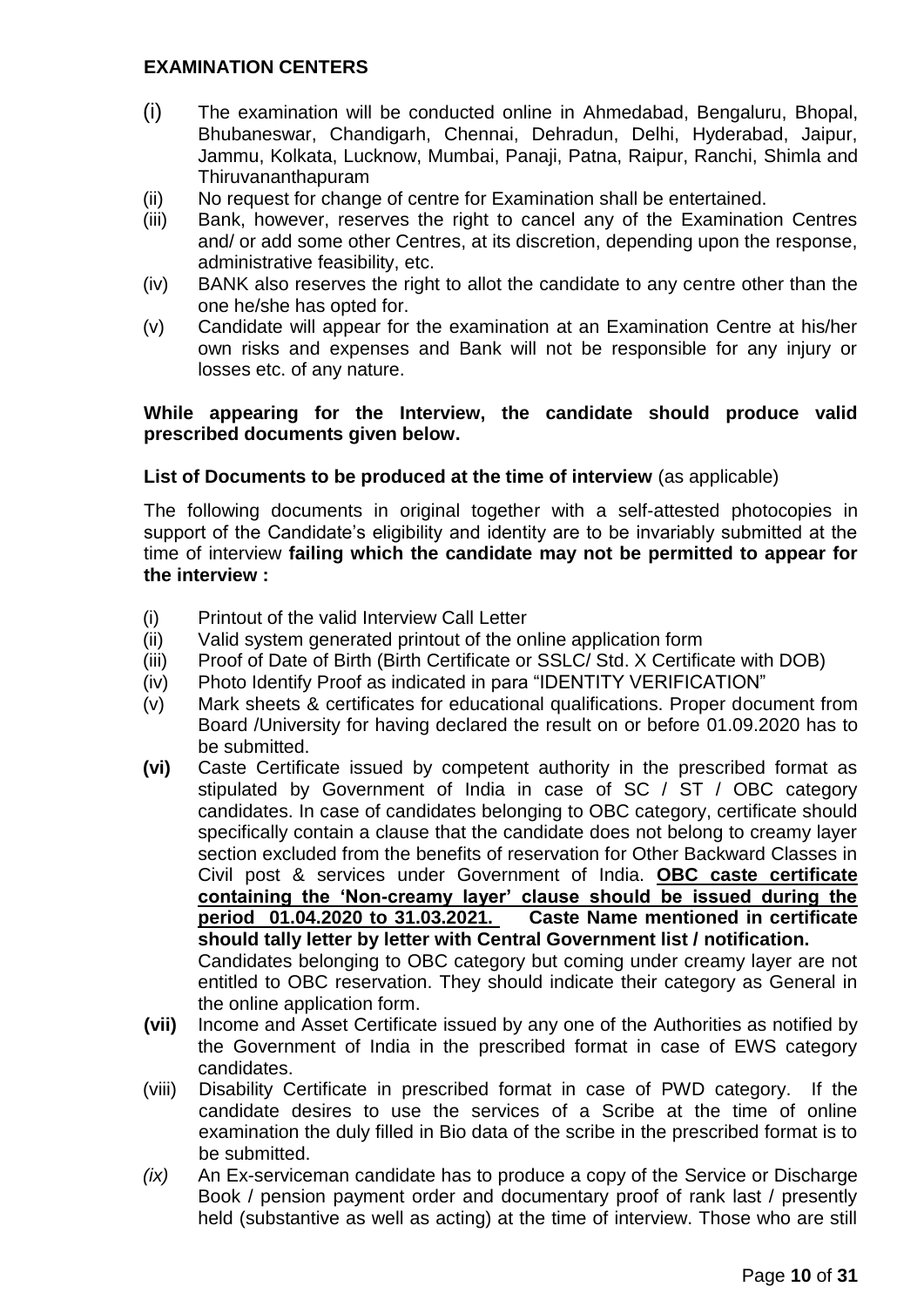in defence service should submit a certificate from a competent authority that they will be relieved from defence services, on or before 29.09.2021.

- (x) Candidates serving in Government / quasi Govt. offices/ Public Sector Undertakings (including Nationalised Banks and Financial Institutions) are required to produce a "No Objection certificate" from their employer at the time of interview, in the absence of which their candidature will not be considered and travelling expenses, if any, otherwise admissible, will not be paid.
- (xi) Persons eligible for age relaxation under B III (5) must produce a certificate from the District Magistrate to the effect that they are eligible for relief in terms of the Rehabilitation Package for 1984 Riot Affected Persons sanctioned by the Government and communicated vide Ministry of Finance, Dept. of Financial Services communication No.F.No.9/21/2006-IR dated 27.07.2007.
- (xii) Experience certificates, as applicable.
- (xiii) Persons falling in categories (ii), (iii), (iv) and (v) of Point B (I) should produce a certificate of eligibility issued by the Govt. Of India
- (xiv) Any other relevant documents in support of eligibility

**Note:- Candidates will not be allowed to appear for the interview if he/ she fails to produce the relevant eligibility documents as mentioned above. Nonproduction of relevant eligibility documents at the time of interview shall make the candidate ineligible for further process of recruitment. No documents shall be directly sent to Bank by candidates before or after the interview.** 

### **The Competent Authority for the issue of the certificate to SC / ST / OBC / Economically Weaker Section / PERSONS WITH BENCHMARK DISABILITIES is as under (as notified by GOI from time to time):**

For Scheduled Castes / Scheduled Tribes / Other Backward Classes: (i) District Magistrate / Additional District Magistrate / Collector / Deputy Commissioner / Additional Deputy Commissioner / Deputy Collector / First Class Stipendiary Magistrate / City Magistrate / Sub-Divisional Magistrate (not below the rank of First Class Stipendiary Magistrate) / Taluk Magistrate / Executive Magistrate / Extra Assistant Commissioner (ii) Chief Presidency Magistrate/ Additional Chief Presidency Magistrate/ Presidency Magistrate (iii) Revenue Officer not below the rank of Tehsildar (iv) Sub-divisional officer of the Area where the candidate and/or his family normally resides.

Economically Weaker Section :(i) District Magistrate/Additional District Magistrate/ Collector/ Deputy Commissioner/Additional Deputy Commissioner/1st Class Stipendiary Magistrate/ Sub-Divisional Magistrate/ Taluka Magistrate/ Executive Magistrate/ Extra Assistant Commissioner, (ii) Chief Presidency Magistrate/ Additional Chief Presidency Magistrate/ Presidency Magistrate, (iii) Revenue Officer not below the rank of Tehsildar and (iv) Sub-Divisional Officer or the area where the candidate and/or his family normally resides.

For Persons with Benchmark Disabilities: Authorised certifying authority will be the Medical Board at the District level consisting of Chief Medical Officer, Sub-Divisional Medical Officer in the District and an Orthopaedic / Ophthalmic / ENT Surgeon or any person designated as certifying authority by appropriate government.

Candidates belonging to SC, ST, OBC, EWS, PWD categories have to submit certificates in support of it at the time of interview.

Prescribed Formats of SC, ST, OBC, EWS, PWD certificates to be submitted at the time of interview are available at the end of the Notice. Candidates belonging to these categories are required to produce the certificates strictly in these formats only.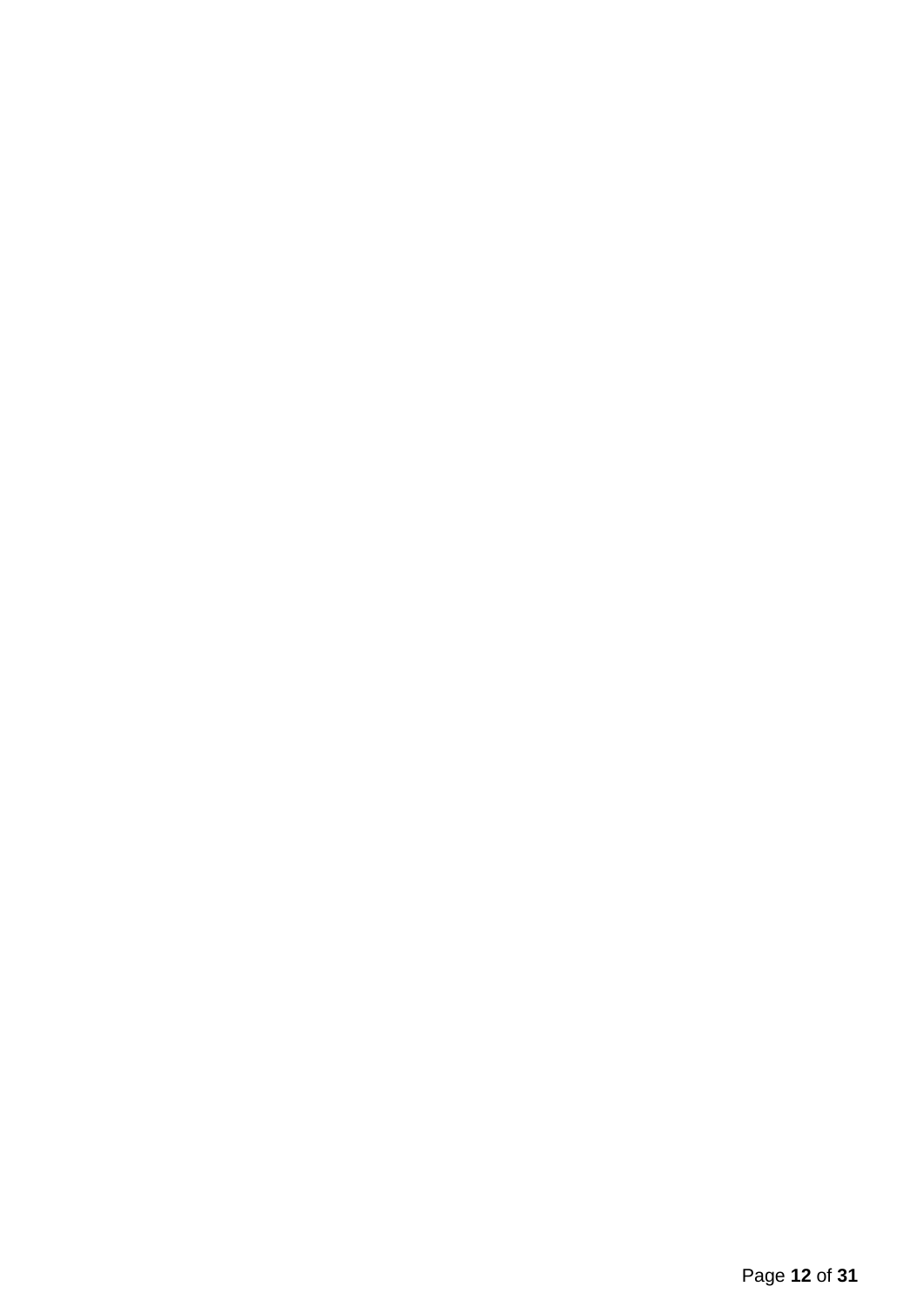# **IDENTITY VERIFICATION**

In the examination hall as well as at the time of interview, the call letter along with a photocopy of the candidate's photo identity (**bearing exactly the same name as it appears on the call letter**) such as PAN Card/ Passport/ Driving Licence/ Voter's Card/ Bank Passbook with photograph/ Photo identity proof issued by a Gazzetted Officer/ People's Representative along with a photograph / Identity Card issued by a recognised college/ university/ Aadhar card with a photograph/ Employee ID should be submitted to the invigilator for verification. The candidate's identity will be verified with respect to his/her details on the call letter, in the Attendance List and requisite documents submitted. **If identity of the candidate is in doubt the candidate may not be allowed to appear for the Examination/ interview.** 

- Ration Card and Learner's Driving License will not be accepted as valid ID proof.
- In case of candidates who have changed their name will be allowed only if they produce Gazette notification/their marriage certificate/affidavit, in original.

**Note: Candidates have to produce, in original, the same photo identity proof bearing the name as it appears on the online application form/ call letter and submit photocopy of the photo identity proof along with Examination call letter as well as the Interview Call Letter while attending the examination/ interview respectively, without which they will not be allowed to take up the examination/ interview. To avoid any dispute, name recorded at the time of registration should be similar and identical to authorized identity proof.**

## **Social Distancing Mode conduct of Exam Related Instructions**

Different reporting time will be printed for a set of candidates. Candidate must report much before the Reporting time to avoid crowding.

- 1. Candidate is required to report at the exam venue strictly as per the time slot mentioned in the admit card AND/OR informed via SMS/Mail on their registered mobile number/mail prior to exam date. It is expected that candidate strictly adhere to this time slot – as entry into the exam venue will be provided based upon the individual's time slot ONLY. Candidates should report atleast 15 minutes before the Reporting time indicated on the call Letter.
- 2. Mapping of 'Candidate Roll Number and the Lab Number' will NOT be displayed outside the exam venue, but the same will be intimated to the candidates individually at the time of entry of the candidate to the exam venue and post their Admit Card/ Call Letter and ID verification.
- 3. Items permitted into the venue for Candidates
	- Candidates will be permitted to carry only certain items with them into the venue.
	- a. Mask (WEARING A MASK is COMPULSORY)
	- b. Gloves
	- c. Personal transparent water bottle
	- d. Personal hand sanitizer (50 ml)
	- e. A simple pen
	- f. Exam related documents (Call Letter/Admit Card, ID card in Original, Photocopy of ID Card, etc)
	- g. Call Letter/Admit Card should be brought with the Photocopy of the Photo ID stapled with it. Original ID (same as Photocopy) is also to be brought for verification. The name on the ID and on the Call Letter/Admit Card should be exactly the same.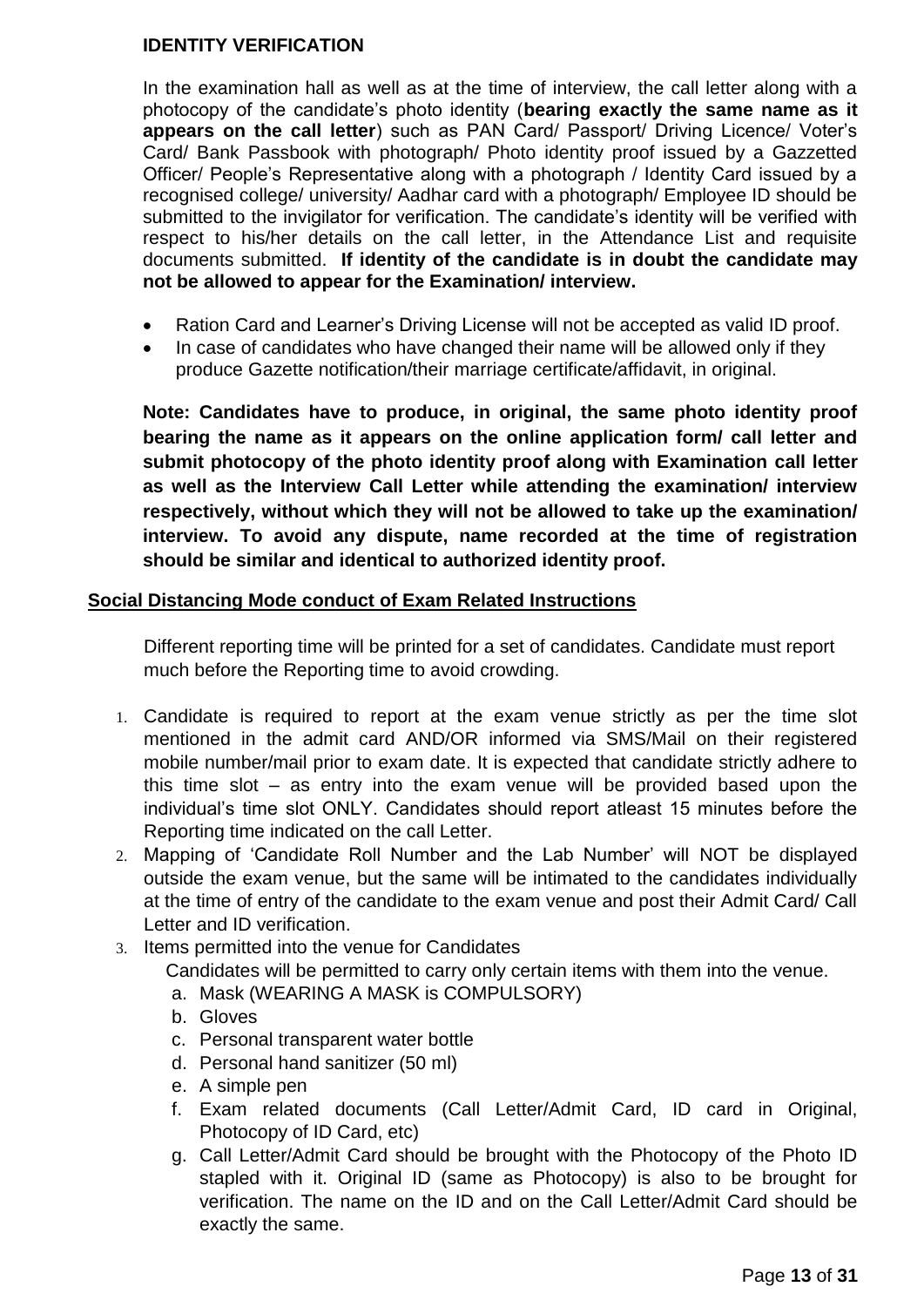h. In case of Scribe Candidates – Scribe form duly filled and signed with Photograph affixed.

No other Items are permitted inside the venue.

\*Candidates are advised to bring their own water bottle.

- 4. Candidate should not share any of their personal belonging/material with anyone
- 5. Candidate should maintain safe social distance with one another.
- 6. Candidate should stand in the row as per the instructions provided at venue.
- 7. If candidate is availing the scribe, then scribe also should bring their own Gloves, N95 Mask, sanitizer (50ml) and water bottle. Wearing a mask is compulsory. Both candidate and Scribe will require to be wearing N95 Mask.
- 8. A Candidate must have Aarogya Setu App installed on his mobile phone. The Aarogya Setu status must show candidate's risk factor. A candidate will have to display this status to the Security Guard at the entry into the exam venue. In case a candidate does not have a smart phone, he/she will have to bring in a signed declaration to this effect (declaration form provided in Annexure- IV) and show the same to the Security Guard at the entry into the exam venue. Candidates with Moderate or High Risk Status on Aarogya Setu will not be allowed entry. In case any of the responses in declaration suggest COVID 19 infection/symptoms, the candidate will not be permitted inside the exam venue.

[This instruction is also applicable to the scribe brought by the candidate]

- 9. After Aarogya Setu status display at the entry gate, candidates will be required to switch off their mobile phones, and deposit it at the designated location, to be collected while exiting
- 10. All candidates will be checked with Thermo guns at the entry point for temperature. In case, any person is observed to be having above normal temperature (> 99.14° F) or displaying any symptoms of the virus, they will not be allowed entry into the venue
- 11. Candidate registration:
	- a. Candidate registration will be done through photo capture.
	- b. Photograph will be taken while candidate is standing.
	- c. Seat number will be given to the candidate.
- 12. Rough sheet call letter and ID proof management
	- Rough sheet(s) kept at each candidate desk will be used by candidate. No additional sheets will be provided during the exam.
	- Candidate must follow the instructions related to dropping the call letter with the ID proof copy in the boxes provided at the exit of lab/venue while leaving or at the designated place. Those candidates who avail the services of Scribe should submit Scribe form also along with the Call Letter and ID proof copy
	- Candidate must drop the rough sheets in the boxes provided at the exit of lab/venue while leaving. The drop box for the roughsheets will be different from that of Call Letter box. Specific instructions will be displayed at the Venue.
- 13. Post Examination Controls
	- On completion of a shift, the candidates should move out in an orderly manner without crowding as instructed by the venue staff.

(Some more instructions related to exam may be added or modified depending on the situation during the scheduled date of exam)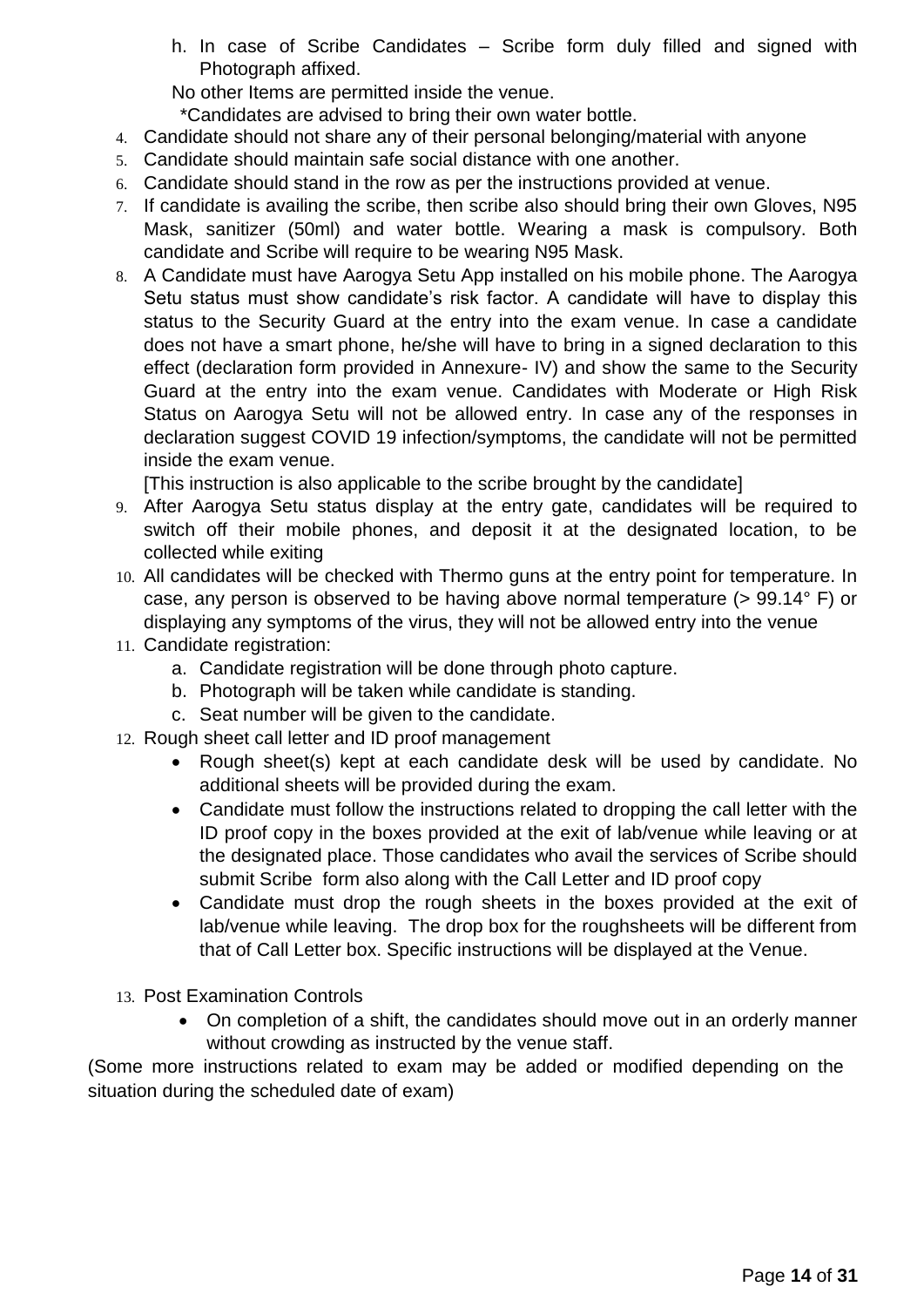## **D. HOW TO APPLY**

### **DETAILED GUIDELINES/PROCEDURES FOR**

- A. APPLICATION REGISTRATION
- B. PAYMENT OF FEES
- C. PHOTOGRAPH & SIGNATURE SCAN AND UPLOAD

Candidates can apply only online **from 16.09.2020 to 30.09.2020** and no other mode of application will be accepted.

### **IMPORTANT POINTS TO BE NOTED BEFORE REGISTRATION**

Before applying online, candidates should:

**(i)** Scan their photograph and signature ensuring that both the photograph and signature adhere to the required specifications as given under Guideline for photograph & signature scan and upload.

**(ii)** Have a valid personal email ID and mobile no., which should be kept active till the completion of this Recruitment Process. Bank may send call letters for the Online Examination/Interview etc. through the registered e-mail ID. In case a candidate does not have a valid personal e-mail ID, he/she should create his/her new e-mail ID and mobile no. before applying on-line and must maintain that email account and mobile number.

#### **(iii) APPLICATION FEES/ INTIMATION CHARGES (NON REFUNDABLE)**

**PAYMENT OF FEE ON LINE : 16.09.2020 to 30.09.2020** (Both days inclusive)

| <b>CATEGORY</b>             | AMOUNT (Rs.)                                     |
|-----------------------------|--------------------------------------------------|
| SC/ST/PWD                   | Rs. 175/- (INTIMATION CHARGES ONLY)              |
| <b>GENERAL &amp; OTHERS</b> | Rs. 850/- (APPLICATION FEE + INTIMATION CHARGES) |

Bank Transaction charges for Online Payment of application fees/intimation charges will have to be borne by the candidate

## **[A] Application Procedure**

Candidates are required to go to the Bank's website [www.bankofindia.co.in](http://www.bankofindia.co.in/) and click on the 'CAREER' and then click on the link "**Recruitment of Officers in various streams upto Scale IV- Project No. 2020-21/2 Notice dated 01.09.2020".** This will open a new window. In this window click on "APPLY ONLINE"

- (i) Option "APPLY ONLINE" which will open a new screen.
- (ii) To register application, choose the tab "Click here for New Registration" and enter Name, Contact details and Email-id. A Provisional Registration Number and Password will be generated by the system and displayed on the screen. Candidate should note down the Provisional Registration Number and Password. An Email & SMS indicating the Provisional Registration number and Password will also be sent.
- (iii) In case the candidate is unable to complete the application form in one go, he / she can save the data already entered by choosing "SAVE AND NEXT" tab. Prior to submission of the online application candidates are advised to use the "SAVE AND NEXT" facility to verify the details in the online application form and modify the same if required. Visually Impaired candidates should fill the application form carefully and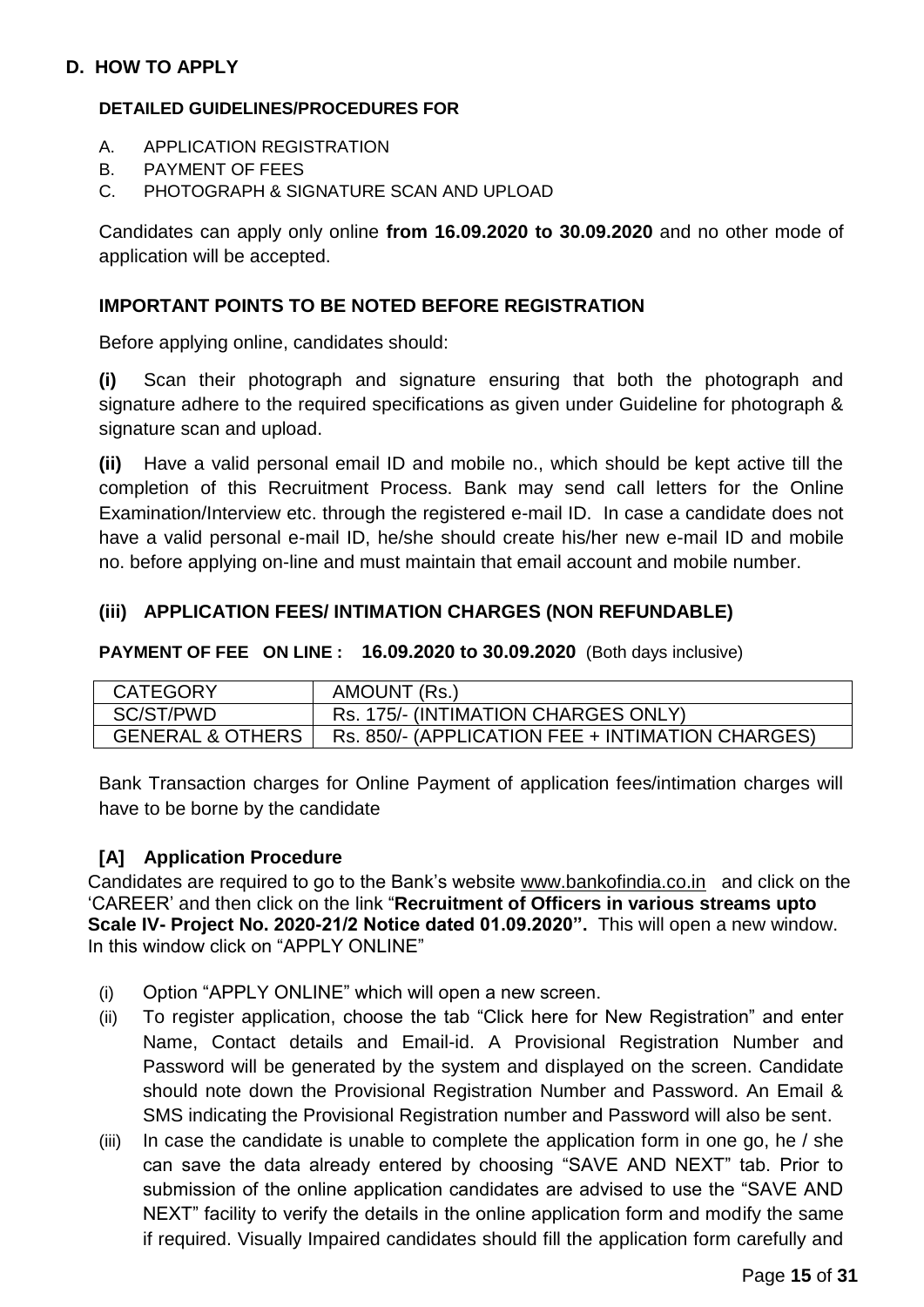verify/ get the details verified to ensure that the same are correct prior to final submission.

- (iv) Candidates are advised to carefully fill and verify the details filled in the online application themselves as no change will be possible/ entertained after clicking the FINAL SUBMIT BUTTON.
- (v) The Name of the candidate or his /her Father/ Husband etc. should be spelt correctly in the application as it appears in the Certificates/ Mark sheets. Any change/alteration found may disqualify the candidature.
- (vi) Validate your details and Save your application by clicking the 'Validate your details' and 'Save & Next' button.
- (vii) Candidates can proceed to upload Photo & Signature as per the specifications given in the Guidelines for Scanning and Upload of Photograph and Signature detailed under point "C".
- (viii) Candidates can proceed to fill other details of the Application Form.
- (ix) Click on the Preview Tab to preview and verify the entire application form before FINAL SUBMIT.
- (x) Modify details, if required, and click on 'FINAL SUBMIT' ONLY after verifying and ensuring that the photograph, signature uploaded and other details filled by you are correct.
- (xi) Click on 'Payment' Tab and proceed for payment.

# **[B] PAYMENT OF FEES (ONLINE MODE ONLY)**

- *1. The application form is integrated with the payment gateway and the payment process can be completed by following the instructions.*
- *2. The payment can be made by using only Master/ Visa Debit or Credit cards or Internet Banking.*
- *3. After submitting your payment information in the online application form, PLEASE WAIT FOR THE INTIMATION FROM THE SERVER. DO NOT PRESS BACK OR REFRESH BUTTON IN ORDER TO AVOID DOUBLE CHARGE*
- *4. On successful completion of the transaction, an e-Receipt will be generated.*
- *5. Non-generation of 'E-Receipt' indicates PAYMENT FAILURE. On failure of payment, Candidates are advised to login again using their Provisional Registration Number and Password and repeat the process of payment.*
- *6. Candidates are required to take a printout of the e-Receipt and online Application Form. Please note that if the same cannot be generated online transaction may not have been successful.*
- *7. For Credit Card users: All charges are listed in Indian Rupee. If you use a non-Indian credit card, your bank will convert to your local currency based on prevailing exchange rates.*
- 8. *To ensure the security of your data*, please close the browser window once your transaction is completed.

# **[C] GUIDELINES FOR PHOTOGRAPH & SIGNATURE SCAN AND UPLOAD**

- In Case The Face In The Photograph Or Signature Is Unclear, The Application May Be Rejected.
- Candidate May Edit The Application And Re-Upload The Photograph/Signature In Such Case.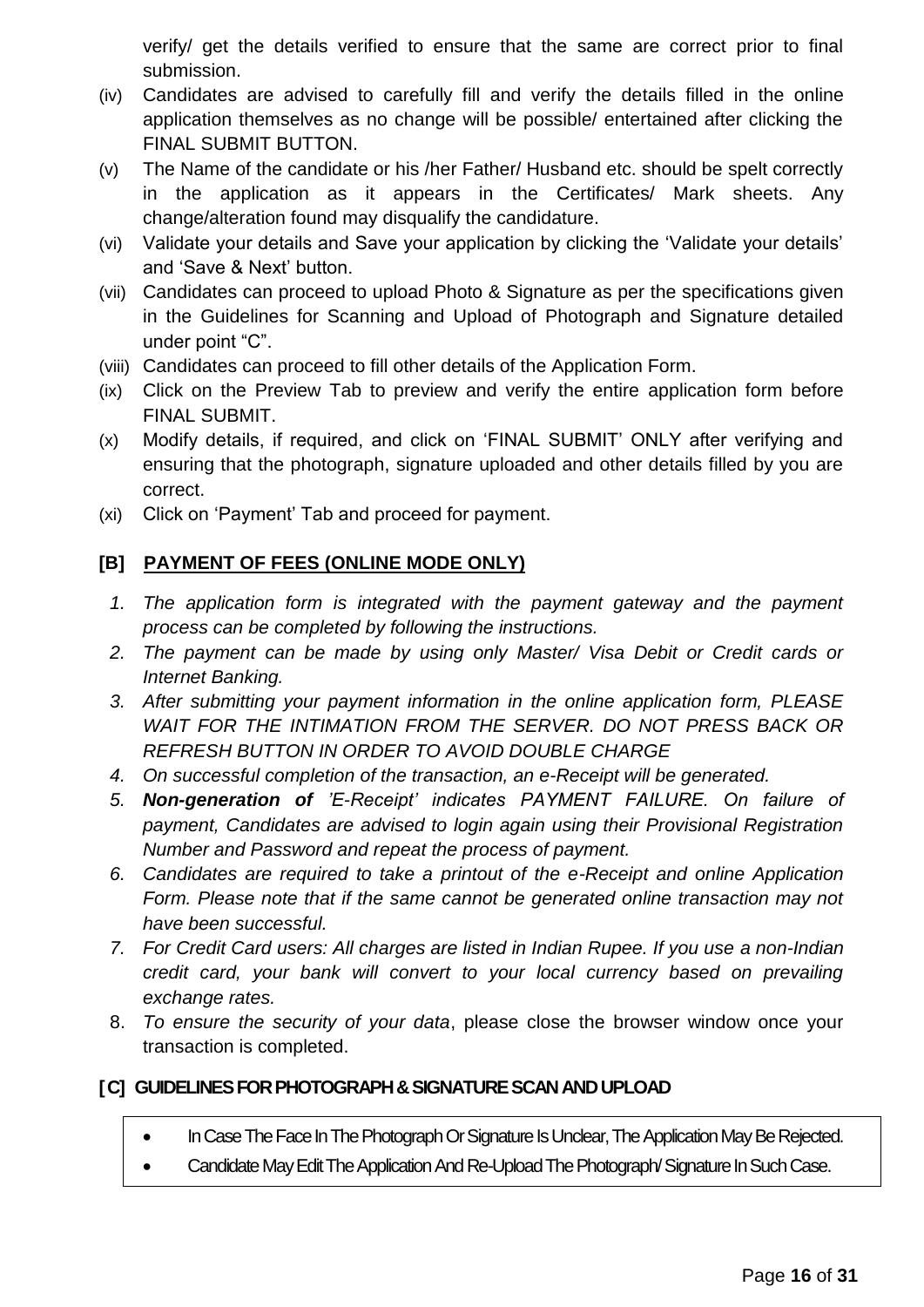## **PHOTOGRAPH IMAGE:**

- Photograph must be a recent passport size colour picture.
- The picture should be in colour, against a light-coloured, preferably white, background.
- Look straight at the camera with a relaxed face.
- If the picture is taken on a sunny day, have the sun behind you, or place yourself in the shade, so that you are not squinting and there are no harsh shadows.
- If you have to use flash, ensure there's no "red-eye".
- If you wear glasses make sure that there are no reflections and your eyes can be clearly seen.
- Caps, hats and dark glasses are not acceptable. Religious headwear is allowed but it must not cover your face.
- Dimensions 200 x 230 pixels (preferred).
- Size of file should be between 20kb-50kb.
- Ensure that the size of the scanned image is not more than 50KB. If the size of the file is more than 50KB, then adjust the settings of the scanner such as the DPI resolution, no. of colours etc., during the process of scanning.

## **SIGNATURE IMAGE:**

- . The applicant has to sign on white paper with Black Ink pen.
- The signature must be signed only by the applicant and not by any other person.
- If the Applicant's signature on the answer script, at the time of the examination, does not match the signature on the Attendance Sheet, the applicant will be disqualified.
- Dimensions 140 x 60 pixels (preferred).
- Size of file should be between 10kb —20kb.
- Ensure that the size of the scanned image is not more than 20KB.

## **SCANNING THE PHOTOGRAPH & SIGNATURE:**

- Set the scanner resolution to a minimum of 200 dpi (dots per inch).
- Set Colour to True Colour.
- File Size as specified above.
- Crop the image in the scanner to the edge of the photograph/signature, then use the upload editor to crop the image to the final size (as specified above).
- The image file should be JPG or JPEG format. An example file name is: image01 .jpg or image01 .jpeg Image dimensions can be checked by listing the folder files or moving the mouse over the file image icon. Candidates using MS Windows/MS Office can easily obtain photo and signature in .jpeg format not exceeding 50KB & 20KB respectively by using MS Paint or MS Office Picture Manager. Scanned photograph and signature in any format can be saved in .jpg format by using 'Save As' option in the File menu and size can be reduced below 50KB (photograph) & 20KB (signature) by using crop and then resize option [Please see point (i) & (ii) above for the pixel size] in the 'Image' menu. Similar options are available in other photo editor also.

## **If the file size and format are not as prescribed, an error message will be displayed.**

While filling in the Online Application Form the candidate will be provided with a link to upload his photograph and signature.

## **Procedure for Uploading the Photograph and Signature**

- There will be two separate links for uploading Photograph and Signature.
- Click on the respective link "Upload Photograph / Signature".
- Browse & Select the location where the Scanned Photo/ Signature file has been saved.
- Select the file by clicking on it.
- Click the 'Upload' button.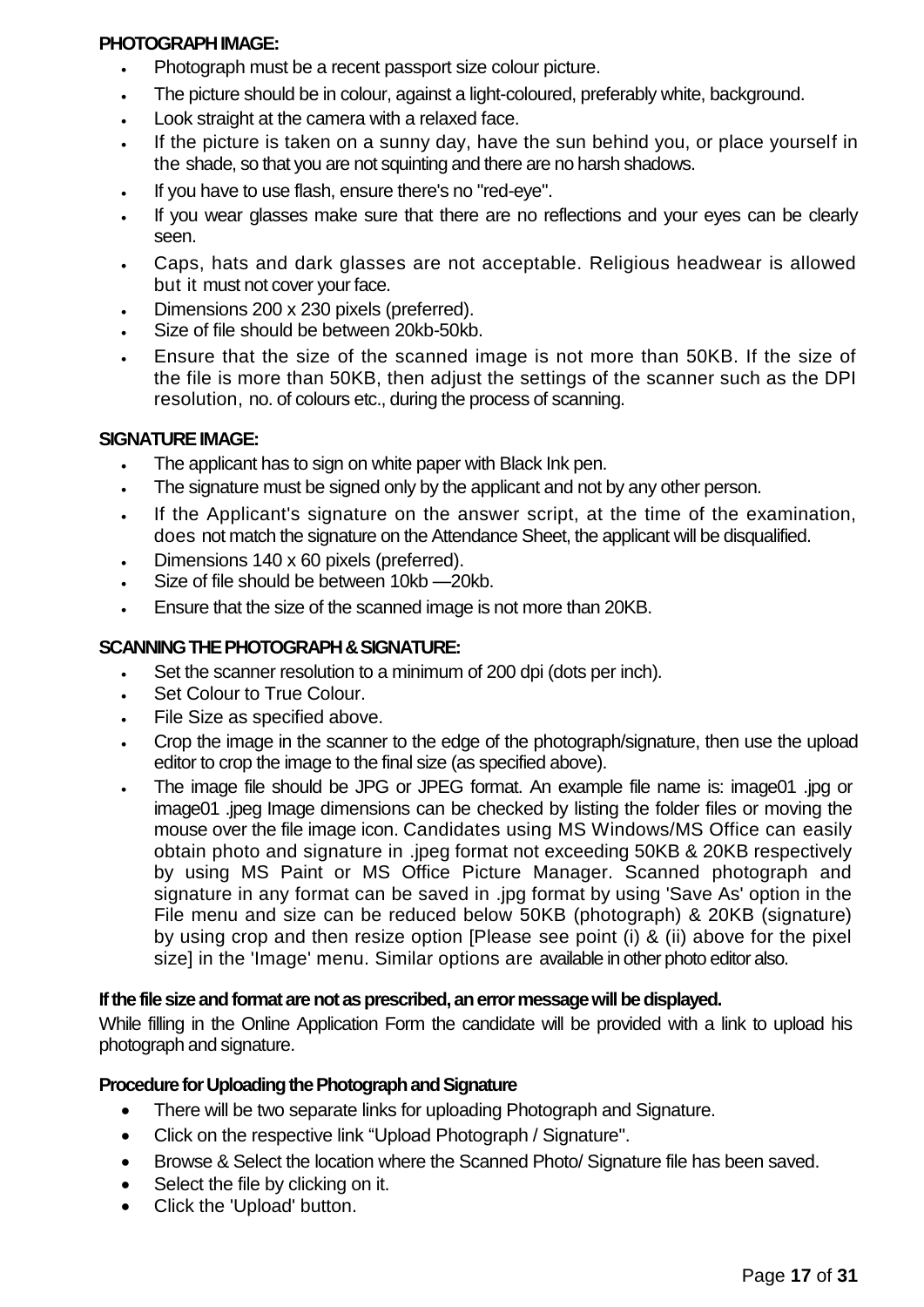After completing the procedure of applying on-line including payment of fees, the candidate should take a printout of the system generated on-line application form, ensure the particulars filled in are accurate and retain it along with Registration Number and Password for future reference. They should not send this printout to Bank.

**Please note that all the particulars mentioned in the online application including Name of the Candidate, Category, Date of Birth, Post Applied for, Address, Mobile Number, Email ID, Qualifications, Centre of Examination etc. will be considered as final and no change/modifications will be allowed after submission of the online application form. Candidates are hence requested to fill in the online application form with the utmost care as no correspondence regarding change of any details will be entertained. Bank will not be responsible for any consequences arising out of furnishing of incorrect and incomplete details in the application or omission to provide the required details in the application form.**

It is for the candidate to ensure that he / she has met with the eligibility criteria and complied with the requirements and adhered to the instructions contained in this advertisement as well as in the application form. Candidates are, therefore, urged to carefully read the advertisement and complete the application form and submit the same as per instructions given in this regard.

Even if the last date of registration is changed due to technical reasons, the valid dates for payment of application fee will not be changed. Payment of fee by Demand Draft / Cheque / Money Orders / Postal Orders etc. will not be accepted. After registration the application printout need not be sent to the Bank. The said application and copies of required documents mentioned above should be kept ready for submission at the time of interview.

### **Candidates serving in Government / Public Sector Undertakings will be required to submit "No Objection Certificate" from their employer, in the absence of which their candidature will not be considered and will be cancelled for non-submission of NOC.**

Please note that all the particulars mentioned in the online application including Name of the Candidate, Category, Date of Birth, Post Applied For, Address, Mobile Number, Email ID, Centre of Examination etc. will be considered as final and no change/modifications will be allowed after submission of the online application form. Candidates are hence requested to fill in the online application form with the utmost care as no correspondence regarding change of details will be entertained.

An email/ SMS intimation with the Registration Number and Password generated on successful registration of the application will be sent to the candidate's email ID/ Mobile Number specified in the online application form as a system generated acknowledgement. If candidates do not receive the email and SMS intimations at the email ID/ Mobile number specified by them, they may consider that their online application has not been successfully registered.

An online application which is incomplete in any respect such as without photograph and signature uploaded in the online application form will not be considered as valid. Candidates are advised in their own interest to apply on-line much before the closing date and not to wait till the last date of registration of application to avoid the possibility of disconnection/ inability/ failure to log on to the BANK website on account of heavy load on internet/website jam. Bank does not assume any responsibility for the candidates not being able to submit their applications within the last date on account of the aforesaid reasons or for any other reason beyond the control of the Bank. Please note that the above procedure is the only valid procedure for applying. No other mode of application or incomplete steps would be accepted and such applications would be rejected.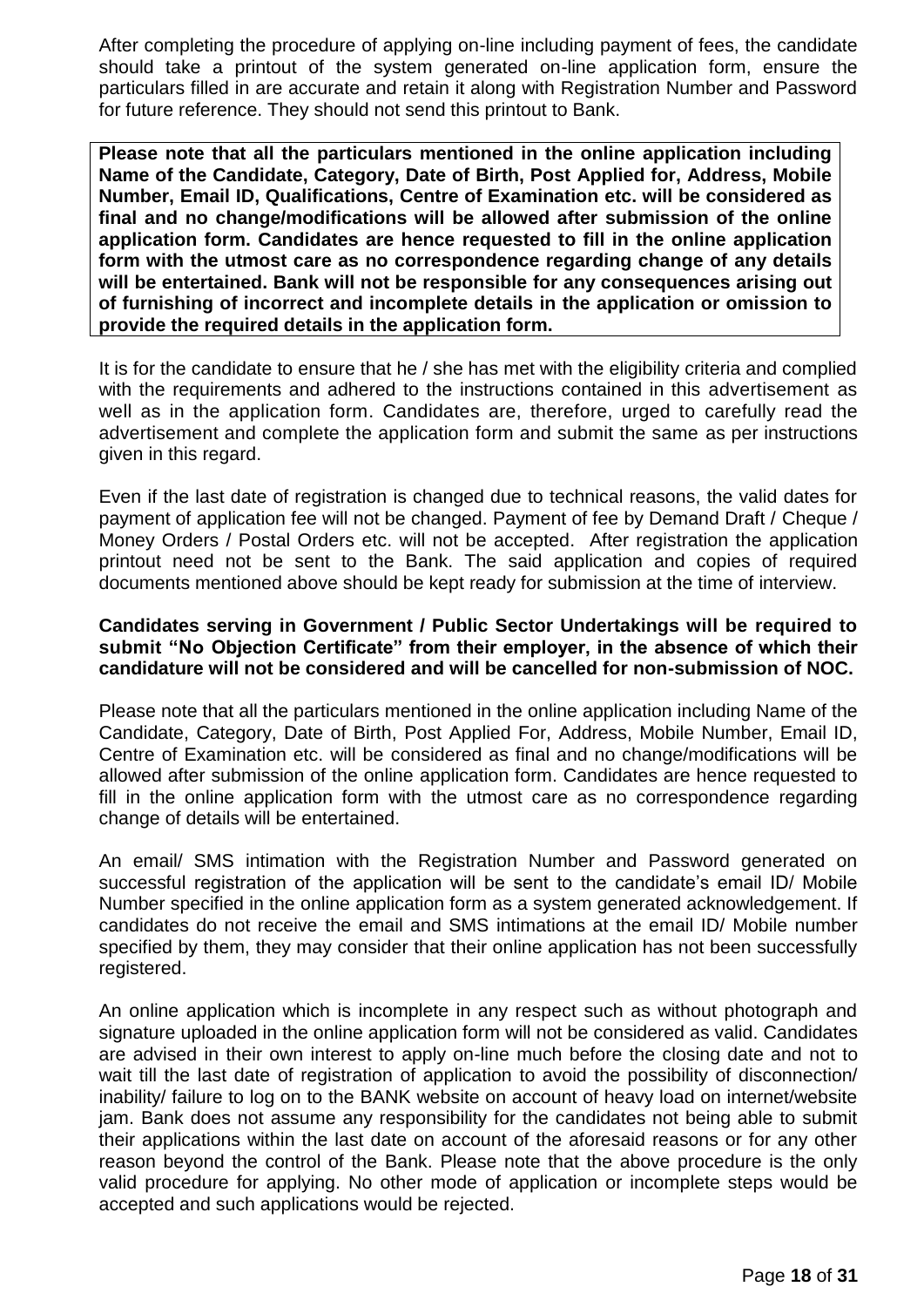Any information submitted by an applicant in his/ her application shall be binding on the candidate personally and he/she shall be liable for prosecution/ civil consequences in case the information/ details furnished by him/ her are found to be false at a later stage.

# **E. GENERAL INSTRUCTIONS**

- (1) Candidates will have to invariably produce and submit the requisite documents such as valid call letter, a photocopy of photo-identity proof bearing the same name as it appears on the online submitted application form etc. at the time of examination and interview respectively**.**
- (2) **Before applying for the mentioned posts, the candidate should ensure that he/she fulfils the eligibility and other norms mentioned in this advertisement.** Candidates are therefore to carefully read this advertisement and follow all the instructions given for submitting online application. It is the primary responsibility of the candidate to ensure that he/she belongs to the Caste/Tribe as mentioned by him/her in online application.
- (3) **A Candidate's admission to the examination/ shortlisting for interview and/ subsequent process is strictly provisional. The mere fact that the call letter(s) has been issued to the candidate does not imply that his/ her candidature has been finally cleared by Bank. Bank would be free to reject any application, at any stage of the process, cancel the candidature of the candidate in case it is detected at any stage that a candidate does not fulfil the eligibility norms and/or that he/she has furnished any incorrect/false information/certificate/documents or has suppressed any material fact(s). If candidature of any candidate is rejected for any reasons according to the terms and conditions of this advertisement, no further representation in this regard will be entertained. If any of these shortcomings is/are detected after appointment his/her services are liable to be summarily terminated.**
- (4) Decision of Bank in all matters relating to selection process will be final and binding on the candidate. No correspondence or personal enquiries shall be entertained by the Bank in this behalf.
- (5) Not more than one application should be submitted by any candidate. In case of multiple Applications only the latest valid (completed) application will be retained and the application fee/ intimation charges paid for the other multiple registration(s) will stand forfeited. The scribe arranged by the candidate should not be a candidate for the examination. If violation of the above is detected at any stage of the process, candidature of both the candidate and the scribe will be cancelled. Multiple attendance/ appearances in the online examination and/or interview will be summarily rejected/ candidature cancelled.
- (6) Online applications once registered will not be allowed to be withdrawn and/or the application fee/ intimation charges once paid will not be refunded nor be held in reserve for any other examination.
- (7) Any resulting dispute arising out of this advertisement including the recruitment process shall be subject to the sole jurisdiction of the Courts situated at Mumbai.
- (8) Canvassing in any form will be a disqualification.
- (9) No request for change of address, or changes in any other details mentioned in the online application form will be entertained.
- (10) In case any dispute arises on account of interpretation of clauses in any version of this advertisement other than English, the English version available on Banks website shall prevail.
- (11) A candidate should ensure that the signatures appended by him/her in all the places viz. in his/her call letter, attendance sheet etc. and in all correspondences with the Bank in future should be identical and there should be no variation of any kind. Signature in CAPITAL LETTERS will not be acceptable.
- (12) A recent, recognizable photograph should be uploaded by the candidate in the online application form and the candidate should ensure that copies of the same are retained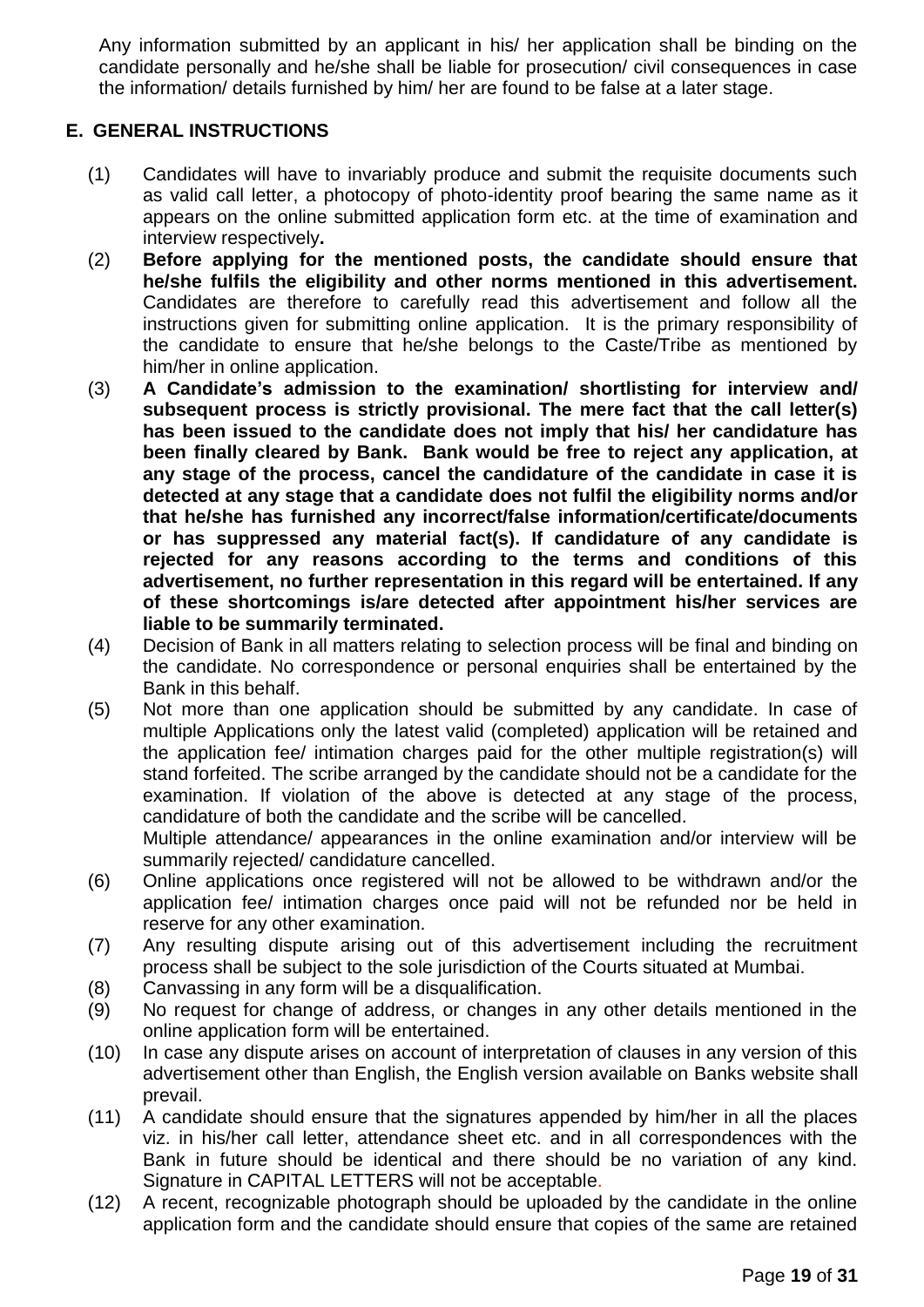for use at various stages of the process. Candidates are also advised not to change their appearance till the process is completed. Failure to produce the same photograph at various stages of the process/ doubt about identity at any stage could lead to disqualification.

- (13) The possibility of occurrence of some problem in the administration of the examination cannot be ruled out completely which may impact test delivery and/or result from being generated. In that event, every effort will be made to rectify such problem, which may include movement of candidates, delay in test. Conduct of a re-exam is at the absolute discretion of Bank. Candidates will not have any claim for a re-test. Candidates not willing to move or not willing to participate in the delayed process of test delivery shall be summarily rejected from the process.
- (16) Candidates will have to appear for the interview at their own expense. However, eligible outstation SC/ST/Persons with Benchmark Disabilities category candidates called for interview will be paid  $II<sup>nd</sup>$  class to & fro railway/ bus fare or actual expenses incurred, whichever is less, by shortest route on production of proof of travel (rail/ bus ticket etc.). The above concession will not be admissible to SC/ST/Persons with Benchmark Disabilities category candidates who are already in service in Central / State Government, Corporations, Public Undertakings / Local Government, Institutions and Panchayats etc.
- (17) Bank shall not be responsible for any application made/ wrong information provided by an unauthorized person / institution. Candidates are advised not to share their application details with anyone.
- (18) Appointment of provisionally selected candidates is subject to his/her being declared medically fit, as per any other requirements of the Bank and also subject to service and conduct rules of the Bank. Decision of Bank will be final and binding on candidates.
- (19) Bank reserves the right to change (cancel/ modify/add) any of the criteria, method of selection etc. with or without assigning any reason.
- (20) Intimations will be sent by email and/ sms only to the email ID and mobile number registered in the online application form. Bank shall not be responsible if the information/ intimations do not reach candidates in case of change in the mobile number, email address, technical fault or otherwise, beyond the control of Bank. Candidates are advised to keep a close watch on the authorised Bank website www.bankofindia.co.in for latest updates.
- (21) The candidates are required to follow all the Guidelines regarding Social Distancing Mode of Exam given in this advertisement and subsequently. Any violation may result in cancellation of candidature.
- (22) Use of Mobile Phones, pagers, calculator or any such devices:

(a) Mobile phones, pagers or any other communication devices are not allowed inside the premises where the examination is being conducted. Any infringement of these instructions shall entail cancellation of candidature and disciplinary action including ban from future examinations.

(b) Candidates are advised in their own interest not to bring any of the banned items including mobile phones/ pagers to the venue of the examination, as arrangement for their safekeeping cannot be assured.

(c) Candidates are not permitted to use or have in possession calculators in examination premises.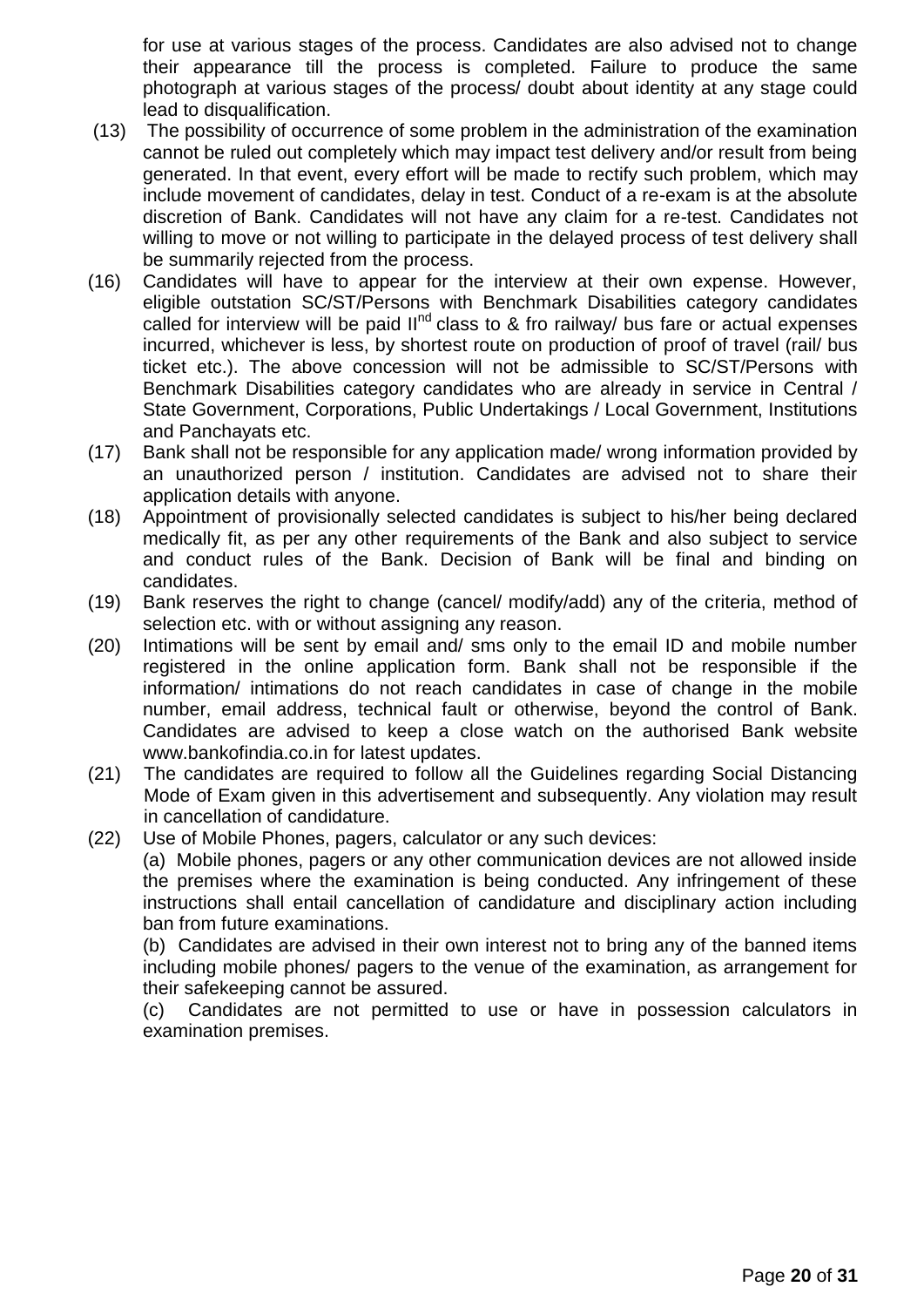## **F. ACTION AGAINST CANDIDATES FOUND GUILTY OF MISCONDUCT/ USE OF UNFAIR MEANS**

Candidates are advised in their own interest that they should not furnish any particulars that are false, tampered with or fabricated and should not suppress any material information while submitting online application. At the time of interview or in a subsequent selection procedure, if a candidate is (or has been) found guilty of –

- (i) using unfair means or
- (ii) impersonating or procuring impersonation by any person or
- (iii) misbehaving in the interview hall or disclosing, publishing, reproducing, transmitting, storing or facilitating transmission and storage of contents or any information therein in whole or part thereof in any form or by any means, verbal or written, electronically or mechanically for any purpose or
- (iv) resorting to any irregular or improper means in connection with his/ her candidature or
- (v) obtaining support for his/ her candidature by unfair means, or
- (vi) carrying mobile phones or similar electronic devices of communication in the examination /interview hall, such a candidate may, in addition to rendering himself/ herself liable to criminal prosecution, be liable:
	- (a) to be disqualified from the interview for which he/ she is a candidate
	- (b) to be debarred either permanently or for a specified period from any examination conducted by Bank.
	- (c) for termination of service, if he/ she has already joined the Bank.

# **G. CALL LETTERS**

The Centre, venue address, post applied for, date and time for examination and interview shall be intimated in the respective Call Letter. An eligible candidate should download his/her call letter from the Bank's website www.bankofindia.co.in by entering his/her details i.e. Registration Number and Password/Date of Birth. No hard copy of the call letter/ Information Hand-outs etc. will be sent by post/ courier. Intimations will be sent by email and/ sms to the email ID and mobile number registered in the online application form. Bank will not take responsibility for late receipt / non-receipt of any communication e-mailed/ sent via sms to the candidate due to change in the mobile number, email address, technical fault or otherwise beyond the control of Bank. Candidates are hence advised to regularly keep in touch with the authorised Bank website www.bankofindia.co.in for details, updates and any information which may be posted for further guidance as well as to check their registered e-mail account from time to time during the recruitment process.

## **H. CONFIRMATION IN BANK'S SERVICE**

Bank may conduct separate written/online test prior to confirmation of Direct Recruit Officers in JMGS-I in General Banking stream and his/her confirmation in the Bank's services shall be subject to qualifying the said test as per the norms of the Bank.

# **I. SECURITY DEPOSIT :**

Selected candidates will be required to deposit a specified amount as security deposit refundable after 3 years of satisfactory service (the said amount shall be forfeited in case he/she leaves the Bank before completion of 3 years) as under :

| <b>Officers in JMGS-I</b>    | Rs.1,00,000/- |
|------------------------------|---------------|
| <b>Officers in MMGS-II</b>   | Rs.2,00,000/- |
| Officers in MMGS-III & above | Rs.3,00,000/- |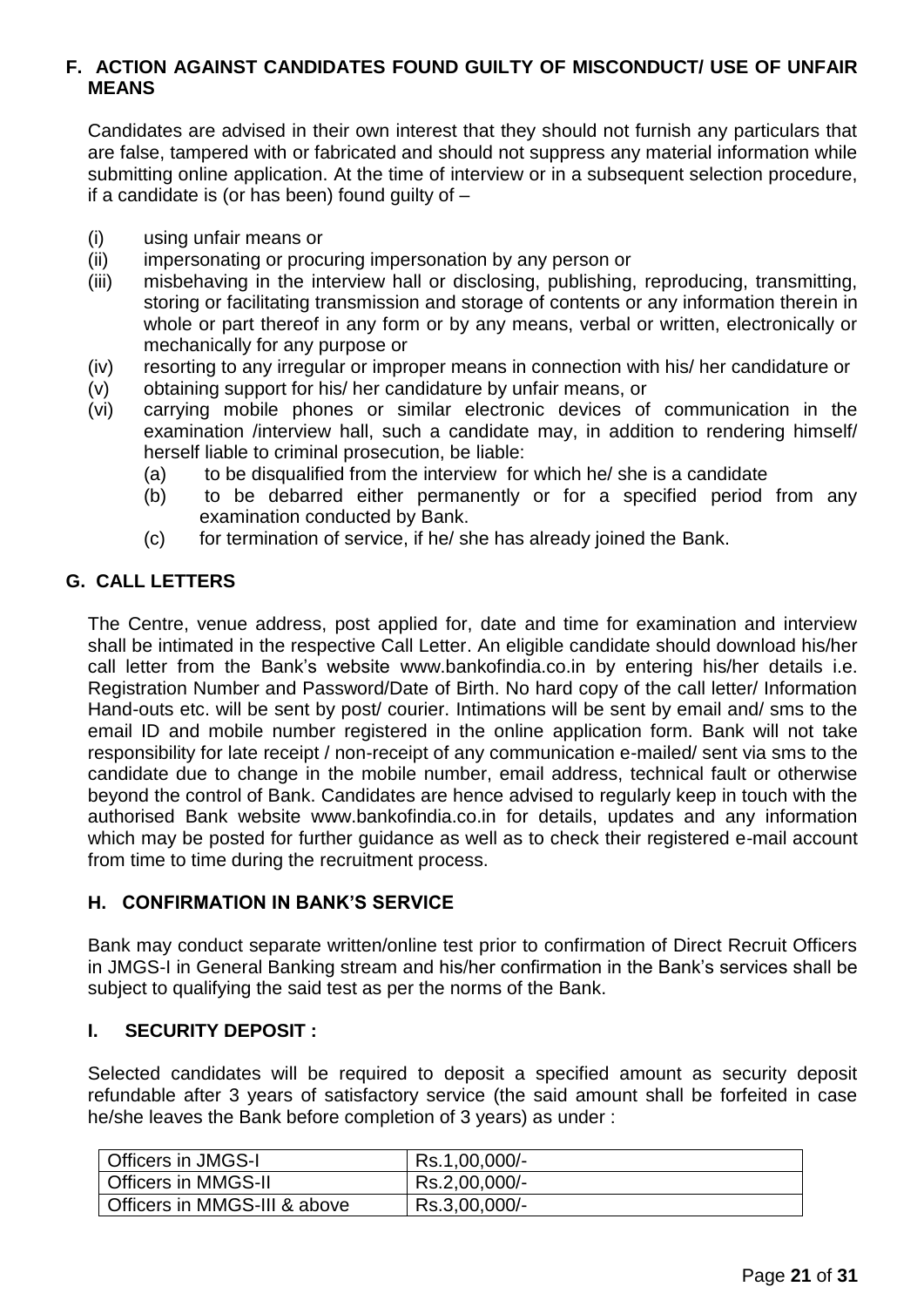# **J. ANNOUNCEMENTS:**

All further announcements/ details pertaining to this process will only be published/ provided on Bank's website www.bankofindia.co.in from time to time.

# **K. DISCLAIMER:**

Instances for providing incorrect information and/or process violation by a candidate detected at any stage of the selection process, will lead to disqualification of the candidate from the selection process and he/she will not be allowed to appear in any of the recruitment process in the future. If such instances go undetected during the current selection process but are detected subsequently, such disqualification will take place with retrospective effect. Clarifications / decisions given / to be given by the Bank, regarding this process for recruitment of Officers in General Banking Stream shall be final and binding.

**Date: 01.09.2020 ( A.K. PATHAK ) Place : Mumbai GENERAL MANAGER (HR)**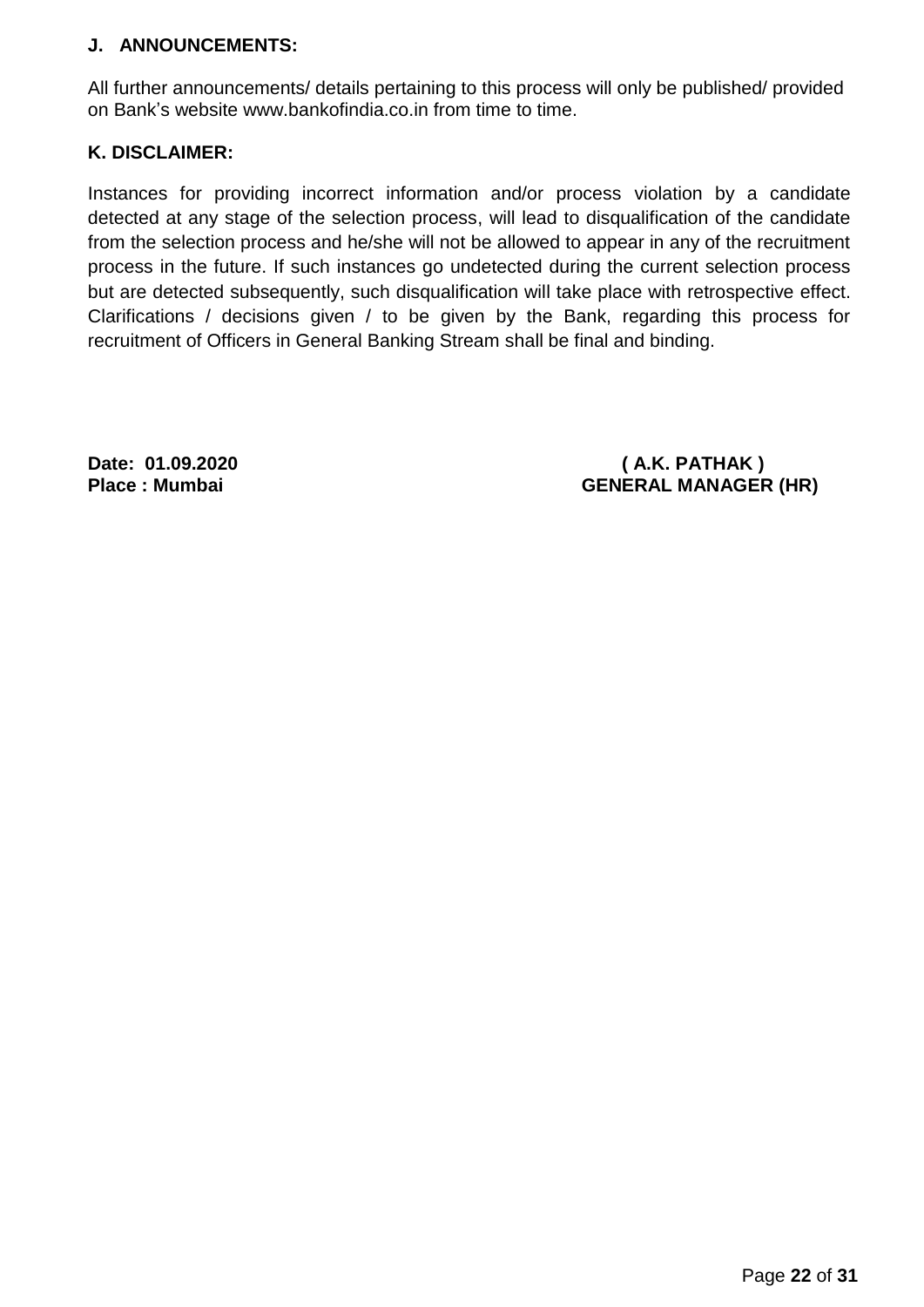#### **FORM OF CERTIFICATE TO BE PRODUCED BY A CANDIDATE BELONGING TO SCHEDULED CASTE OR SCHEDULED TRIBE IN SUPPORT OF HIS / HER CLAIM.**

| 1. This is to certify that Sri / Smt / Kum*             |    |         |                | son $\prime$ |
|---------------------------------------------------------|----|---------|----------------|--------------|
| daughter*<br>-of                                        | оf | village |                | town*        |
| in District / Division*                                 |    |         | of the State / | Union        |
| Caste/Tribe* which is recognized as a<br>belongs to the |    |         |                |              |
| Scheduled Caste/ Scheduled Tribe* under:                |    |         |                |              |

\* The Constitution ( Scheduled Castes) Order, 1950 ;

\* The Constitution ( Scheduled Tribes) Order, 1950 ;

\* The Constitution (Scheduled Castes)(Union Territories)Orders, 1951 ;

\* The Constitution (Scheduled Tribes)(Union Territories)Order, 1951 ;

[as amended by the Scheduled Castes and Scheduled Tribes lists Modification) Order,1956; the Bombay Reorganisation Act, 1960; the Punjab Reorganisation Act 1966, the State of Himachal Pradesh Act, 1970, the North-Eastern Areas (Reorganisation)Act, 1971, the Constitution (Scheduled Castes and Scheduled Tribes) Order (Amendment) Act,1976, The State of Mizoram Act, 1986, the State of Arunachal Pradesh Act, 1986 and the Goa, Daman and Diu (Reorganization) Act, 1987.]:

\* The Constitution (Jammu and Kashmir) Scheduled Castes Order,1956 ;

\* The Constitution (Andaman and Nicobar Islands) Scheduled

Tribes Order, 1959 as amended by the Scheduled Castes and Scheduled

Tribes Orders (Amendment) Act, 1976 ;

\* The Constitution (Dadra and Nagar Haveli) Scheduled Castes Order, 1962 ;

\* The Constitution (Dadra and Nagar Haveli) Scheduled Tribes Order, 1962 ;

\* The Constitution (Pondicherry) Scheduled Castes Order 1964;

\* The Constitution (Uttar Pradesh) Scheduled Tribes Order,1967;

\* The Constitution (Goa, Daman and Diu) Scheduled Castes Order, 1968 ;

\* The Constitution (Goa, Daman and Diu) Scheduled Tribes Order, 1968 ;

\* The Constitution (Nagaland) Scheduled Tribes Order, 1970 ;

\* The Constitution (Sikkim) Scheduled Castes Order, 1978 ;

\* The Constitution (Sikkim) Scheduled Tribes Order, 1978 ;

\* The Constitution (Jammu and Kashmir) Scheduled Tribes Order, 1989 ;

\* The Constitution (Scheduled Castes) Orders (Amendment)Act, 1990;

\* The Constitution (ST) Orders (Amendment) Ordinance, 1991 ;

\* The Constitution (ST) Orders (Second Amendment) Act,1991 ;

\* The Constitution (ST) Orders (Amendment) Ordinance, 1996**;**

\* The Scheduled Caste and Scheduled Tribes Orders (Amendment) Act 2002;

\*The Constitution (Scheduled Castes) Order (Amendment) Act, 2002;

\*The Constitution (Scheduled Caste and Scheduled Tribes) Order (Amendment) Act, 2002;

\*The Constitution (Scheduled Caste) Order (Second Amendment) Act, 2002].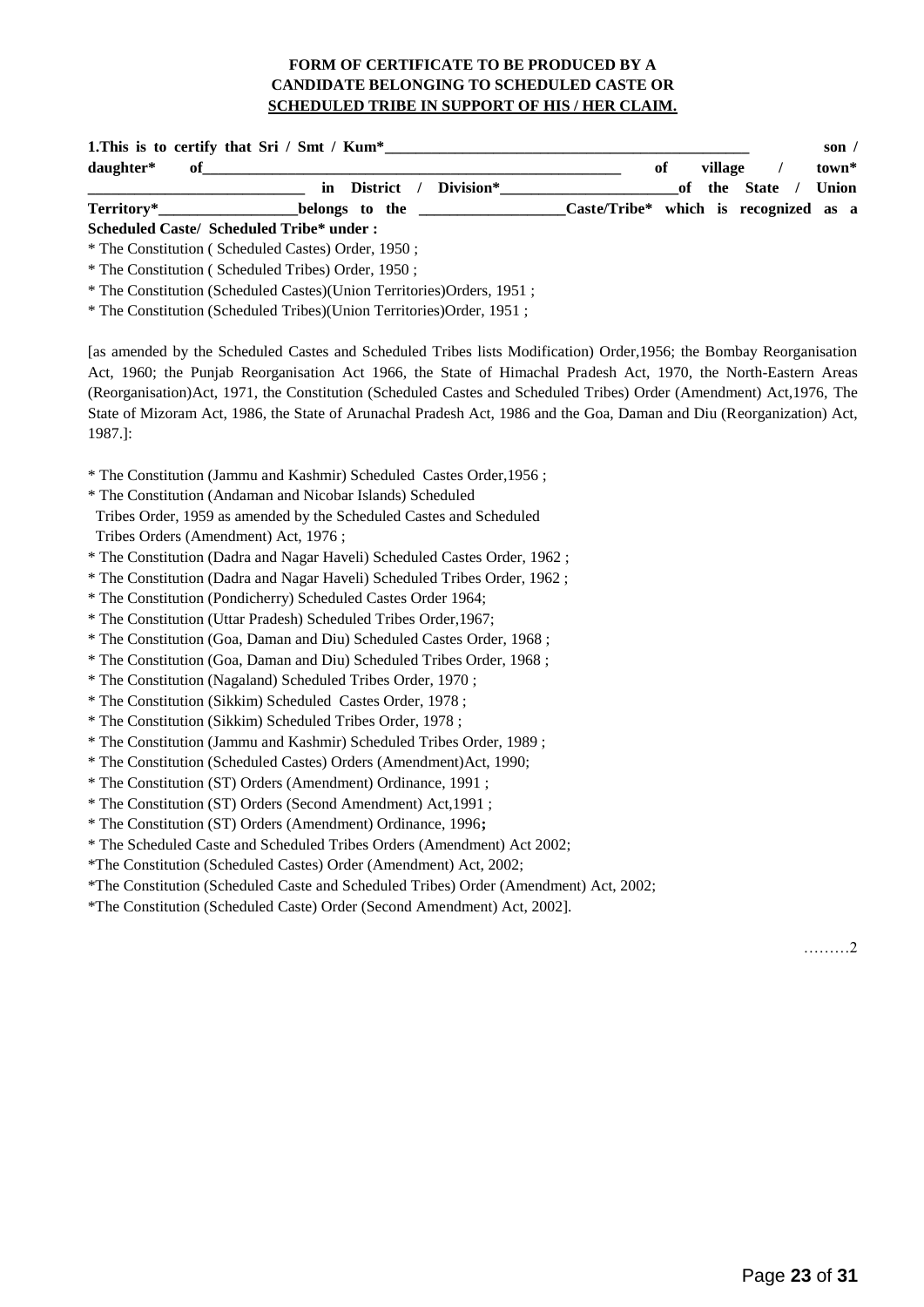:: 2 ::

**# 2. Applicable in the case of Scheduled Castes / Scheduled Tribes persons , who have migrated from one State / Union Territory Administration.**

|                                                                                                        | This certificate is issued on the basis of the Scheduled Castes / Scheduled Tribes* Certificate issued to Shri / Smt / |
|--------------------------------------------------------------------------------------------------------|------------------------------------------------------------------------------------------------------------------------|
|                                                                                                        | /Mother* of Sri / Smt /                                                                                                |
|                                                                                                        |                                                                                                                        |
|                                                                                                        |                                                                                                                        |
|                                                                                                        | belong to the Caste/Scheduled Tribe* which is recognized as a Scheduled Caste/Scheduled Tribe*                         |
|                                                                                                        |                                                                                                                        |
|                                                                                                        |                                                                                                                        |
|                                                                                                        |                                                                                                                        |
|                                                                                                        |                                                                                                                        |
|                                                                                                        |                                                                                                                        |
|                                                                                                        | Signature                                                                                                              |
|                                                                                                        | Designation                                                                                                            |
| <b>Place:</b>                                                                                          | [With seal of Office]                                                                                                  |
| Date :                                                                                                 | <b>State/Union Territory</b>                                                                                           |
| Peoples Act, 1950.                                                                                     | Note: The term "Ordinarily resides" used here will have the same meaning as in Section 20 of the Representation of the |
| * Please delete the words which are not applicable.<br># Delete the paragraph which is not applicable. |                                                                                                                        |

List of authorities empowered to issue Caste / Tribe Certificates:

- 1. District Magistrate / Additional District Magistrate / Collector / Deputy Commissioner / Additional Deputy Commissioner / Deputy Collector/I Class Stipendiary Magistrate / Sub-Divisional Magistrate / Extra-Asst. Commissioner / Taluka Magistrate / Executive Magistrate.
- 2. Chief Presidency Magistrate/ Additional Chief Presidency Magistrate / presidency Magistrate.
- 3. Revenue Officer not below the rank of Tehsildar.
- 4. Sub-Divisional Officers of the area where the candidate and / or his family normally resides.

**Note : The Certificate is subject to amendment/modification of Scheduled Castes and Scheduled Tribes lists from time to time**

-- -- --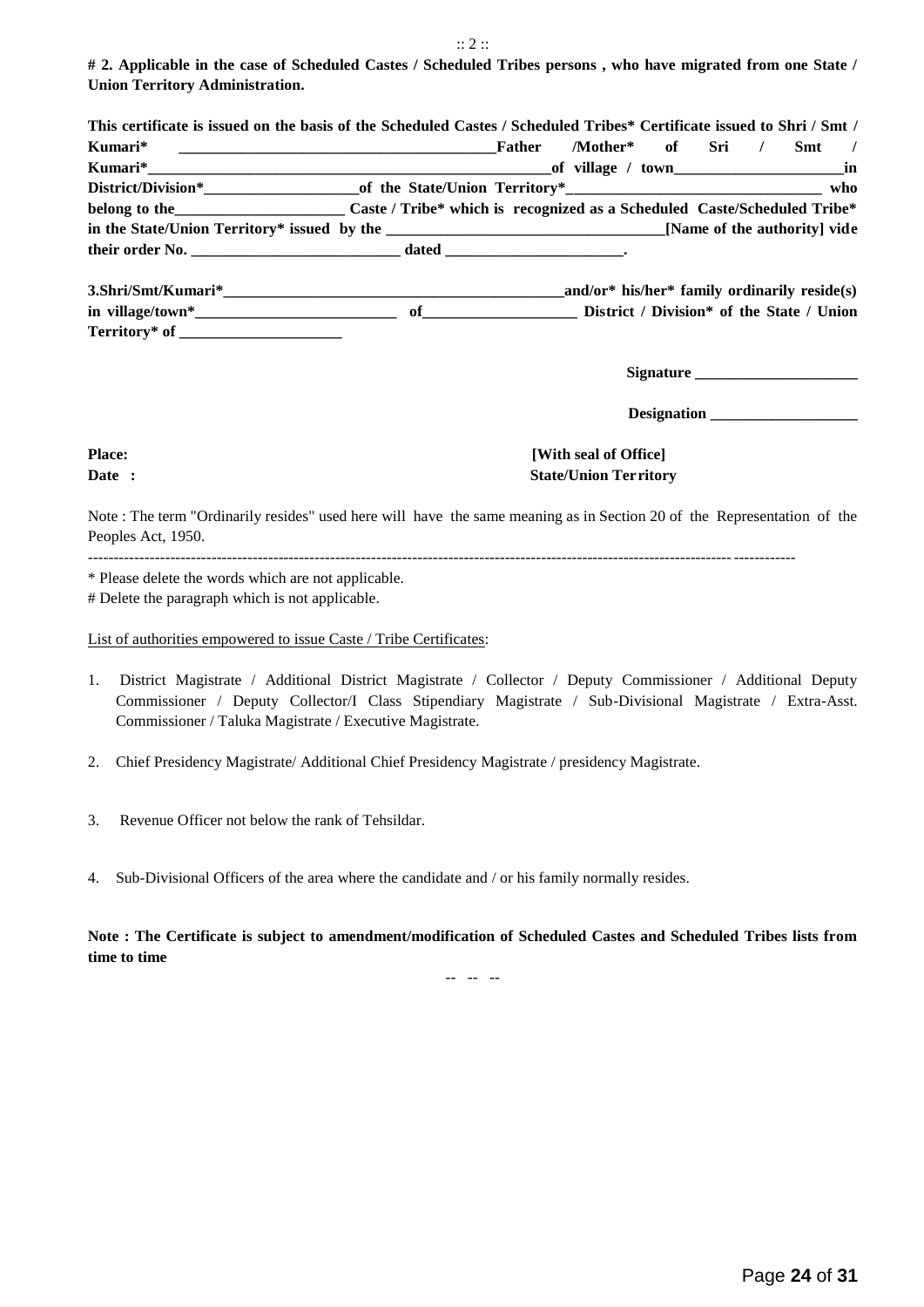#### FORM OF CERTIFICATE TO BE PRODUCED BY OTHER BACKWARD CLASSES APPLYING FOR APPOINTMENT TO POSTS UNDER THE GOVERNMENT OF INDIA

**This is to certify that Sri / Smt. / Kumari\_\_\_\_\_\_\_\_\_\_\_\_\_\_\_\_\_\_\_\_\_\_\_\_\_\_\_\_\_\_\_\_\_\_\_\_\_\_\_\_\_\_\_\_\_\_\_\_son/daughter of \_\_\_\_\_\_\_\_\_\_\_\_\_\_\_\_\_\_\_\_\_\_\_\_\_\_\_\_\_\_\_\_\_\_ of village/Town \_\_\_\_\_\_\_\_\_\_\_\_\_\_\_\_\_\_\_\_\_\_\_\_\_\_\_\_District/Division \_\_\_\_\_\_\_\_\_\_\_\_\_\_\_ in the State/ Union Territory\_\_\_\_\_\_\_\_\_\_\_\_\_\_\_\_\_\_\_\_\_\_\_\_ belongs to the**  community which is recognized as a backward class under the Government of India, Ministry of Social Justice and Empowerment's Resolution No. **2008** and the same of the set of the set of the set of the set of the set of the set of the set of the set of the set of the set of the set of the set of **Shri/Smt./Kumari \_\_\_\_\_\_\_\_\_\_\_\_\_\_\_\_\_\_\_\_and/or his/her family ordinarily reside(s) in the \_\_\_\_\_\_\_\_\_\_\_\_\_\_\_\_\_\_\_\_\_\_District/Division of the \_\_\_\_\_\_\_\_\_\_\_\_\_\_\_\_\_\_\_\_\_\_\_\_\_\_State/Union Territory. This is also to certify that he/she does not belong to the persons /sections (Creamy Layer) mentioned in column 3 of the Schedule to the Government of India, Department of Personnel & Training OM No.36012/22/93- Estt.[SCT], dated 8-9-1993 \*\*.**

**Dated : District Magistrate Deputy Commissioner etc.**

**Seal** 

**\* - the authority issuing the certificate may have to mention the details of Resolution of Government of India, in which the caste of the candidate is mentioned as OBC.**

**\*\*- As amended from time to time.**

**Note:- The term "Ordinarily" used here will have the same meaning as in Section 20of the Representation of the People Act, 1950.** 

The Prescribed proforma shall be subject to amendment from time to time as per Government of India Guidelines.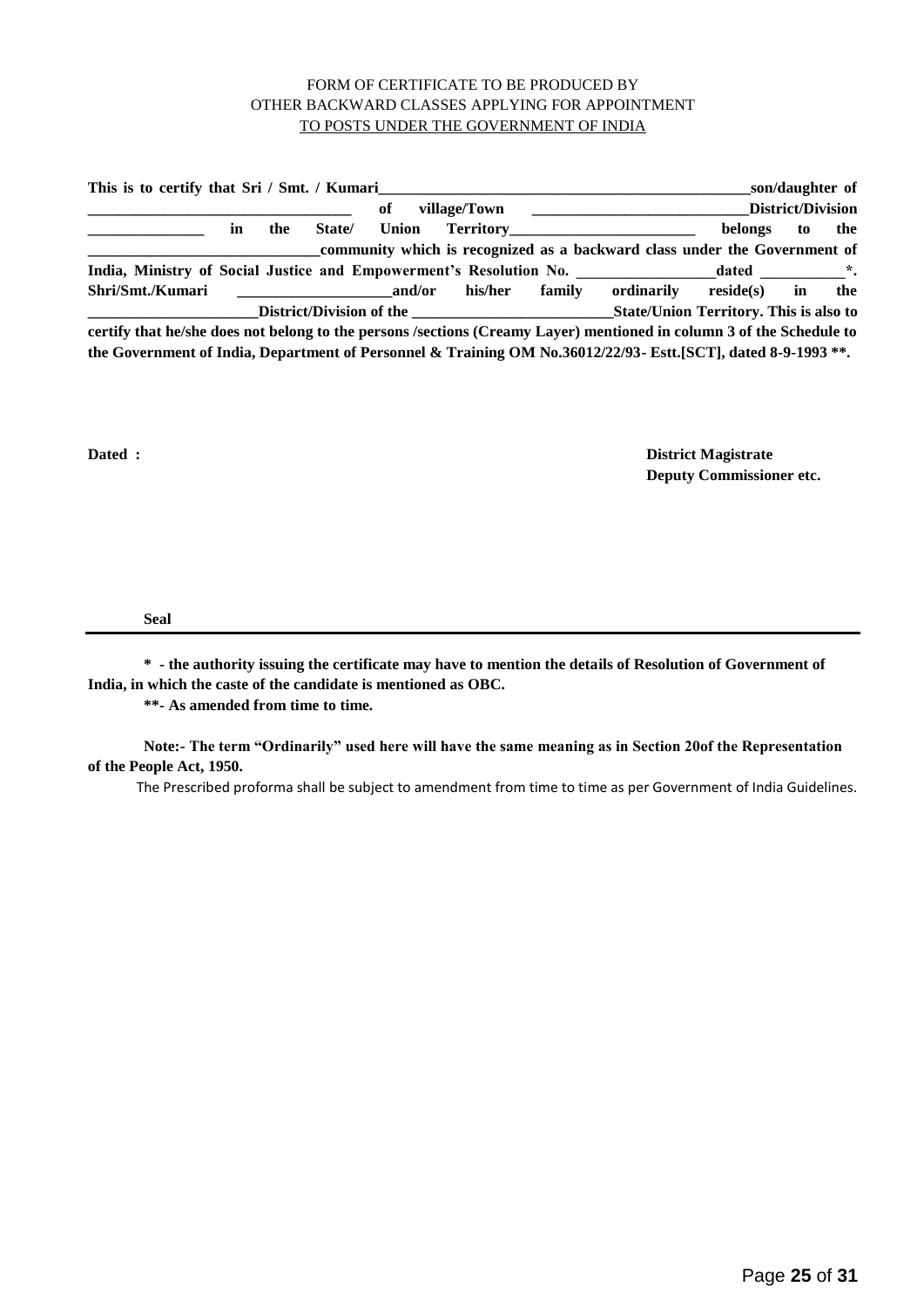#### Government of ………………………..

#### (Name & Address of the authority issuing the certificate

#### **INCOME & ASSET CERTIFICATE TO BE PRODUCED BY ECONOMICALLY WEAKER SECTIONS**

Certificate No. ………… Date : …………

#### **VALID FOR THE YEAR …………**

This is to certify that Shri/Smt./Kumari ………….. son/daughter/wife of …………….. permanent resident of ……………………….. ViIlage/Street ……………………….. Post Office………. District……… in the State/Union Territory …………………… Pin Code …………. whose photograph is attested below belongs to Economically Weaker Sections, since the gross annual income\* of his/her family\*\* is below Rs. 8 lakh (Rupees Eight Lakh only) for the financial year His/her family does not own or possess any of the following assets\*\*\* :

I. 5 acres of agricultural land and above;

II. Residential flat of 1000 sq. ft. and above;

III. Residential plot of 100 sq. yards and above in notified municipalities;

IV. Residential plot of 200 sq. yards and above in. areas other than the notified municipalities

2. Shri/Smt./Kumari …………… belongs to the …………… caste which is not recognized as a

Scheduled Caste, Scheduled Tribe and Other Backward Classes (Central List)

Signature with seal of Office ………… Name ………… Designation …………

Recent Passport size attested photograph of the applicant

\*Note 1 : Income covered all sources i.e. salary, agriculture, business, profession, etc.

\*\*Note 2 :The term **'Family"** for this purpose include the person, who seeks benefit of reservation, his/her parents and siblings below the age of 18 years as also his/her spouse and children below the age of 18 years.

\*\*\*Note 3 : The property held by a "Family' in different locations or different places/cities have been clubbed while applying the land or property holding test to determine EWS status.

#### **NOTE :-**

**The Income and Asset Certificate issued 'by anyone of the following authorities in the prescribed format as given above shall only be accepted as proof of candidate's claim as 'belonging to EWS : -**

(i) District Magistrate/Additional District Magistrate/ Collector/ Deputy Commissioner/Additional Deputy Commissioner/1st Class Stipendiary Magistrate/ Sub-Divisional Magistrate/ Taluka Magistrate/ Executive Magistrate/ Extra Assistant Commissioner,

(ii) Chief Presidency Magistrate/Additional Chief Presidency Magistrate/ Presidency Magistrate,

(iii)Revenue Officer not below the rank of Tehsildar and

(iv) Sub-Divisional Officer or the area where the candidate and/or his family normally resides.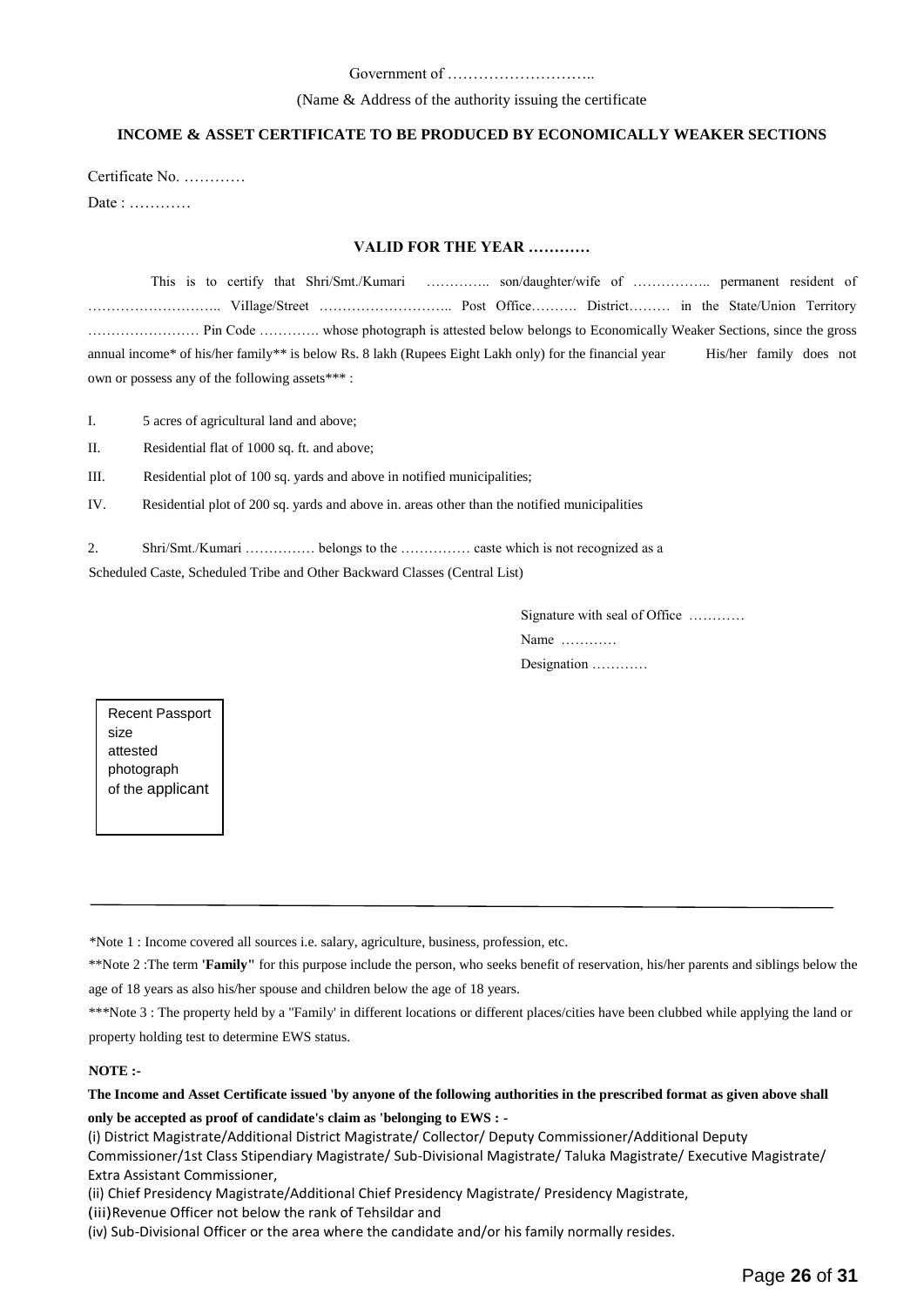#### FORM-I

#### Certificate of Disability

#### (In cases of amputation or complete permanent paralysis of limbs or dwarfism and in cases of blindness) (Prescribed proforma subject to amendment from time to time)

#### (NAME AND ADDRESS OF THE MEDICAL AUTHORITY ISSUING THE CERTIFICATE)

|                                                                                     |                                                                                                                                                                                                                  | Recent passport<br>size attested<br>photograph<br>(Showing face<br>only) of the person<br>with disability |
|-------------------------------------------------------------------------------------|------------------------------------------------------------------------------------------------------------------------------------------------------------------------------------------------------------------|-----------------------------------------------------------------------------------------------------------|
| Certificate No.:                                                                    | Date:                                                                                                                                                                                                            |                                                                                                           |
| This is to certify that I have carefully examined                                   |                                                                                                                                                                                                                  |                                                                                                           |
|                                                                                     | Shri/Smt./Kum. __________________________________son/wife/daughter of Shri _________________________________Date of Birth                                                                                        |                                                                                                           |
| (DD / MM / YY)                                                                      |                                                                                                                                                                                                                  |                                                                                                           |
|                                                                                     | Age __________ years, male/female ____________ registration No. __________________________________ permanent resident of                                                                                         |                                                                                                           |
|                                                                                     |                                                                                                                                                                                                                  |                                                                                                           |
|                                                                                     |                                                                                                                                                                                                                  |                                                                                                           |
| $(A)$ he/she is a case of :<br>locomotor disability<br>Dwarfism<br><b>Blindness</b> |                                                                                                                                                                                                                  |                                                                                                           |
| (Please tick as applicable)                                                         |                                                                                                                                                                                                                  |                                                                                                           |
| The diagnosis in his/her case is ___________<br>(B)                                 |                                                                                                                                                                                                                  |                                                                                                           |
| (A)<br>and date of issue of the guidelines to be specified)                         | He/She has _______________% (in figure) ______________________________ percent (in words) permanent locomotor<br>disability/ dwarfism /blindness in relation to his/her (part of body) as per guidelines (number |                                                                                                           |
|                                                                                     | The applicant has submitted the following desuments as preaf of residence :                                                                                                                                      |                                                                                                           |

2. The applicant has submitted the following documents as proof of residence :-

| Nature of Document | Date of Issue | Details of authority issuing certificate |
|--------------------|---------------|------------------------------------------|
|                    |               |                                          |

(Signature and Seal of Authorised Signatory of notified Medical Authority)

Signature/Thumb impression of the person in whose favour disability certificate is issued.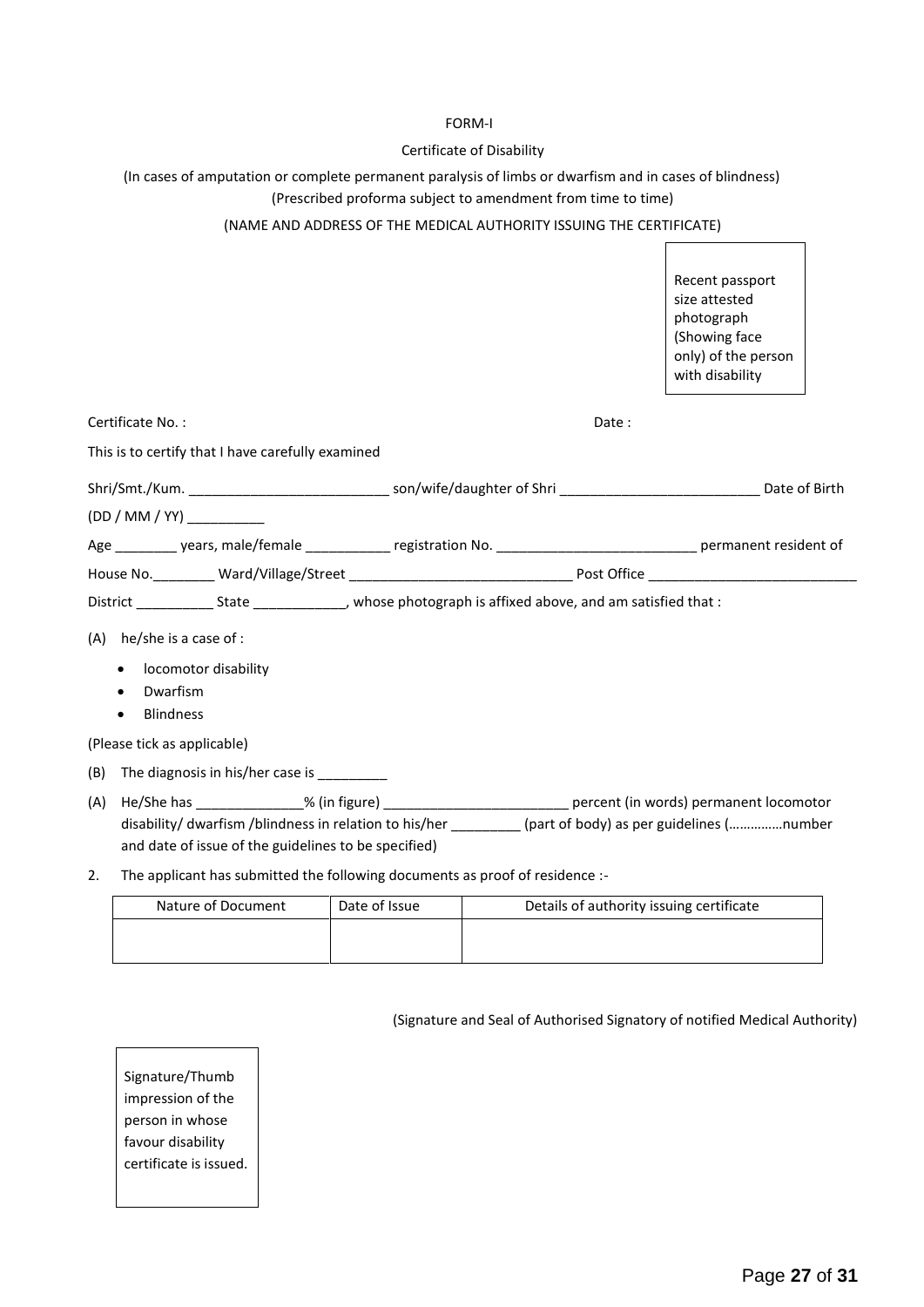#### FORM - II

#### Certificate of Disability

#### (In case of multiple disabilities)

#### (Prescribed proforma subject to amendment from time to time)

#### (NAME AND ADDRESS OF THE MEDICAL AUTHORITY ISSUING THE CERTIFICATE)

Recent PP size Attested Photograph (Showing face only) of the person with disability

Certificate No. : Date :

This is to certify that we have carefully examined

| Shri/Smt./Kum. ______________________ |                     | son/wife/daughter of Shri | Date                               |
|---------------------------------------|---------------------|---------------------------|------------------------------------|
| of Birth (DD / MM / YY) _________     |                     |                           |                                    |
| years, male/female<br>Age             |                     | registration No.          | permanent                          |
| resident of House No.                 | Ward/Village/Street |                           | Post Office                        |
|                                       | District            | State                     | whose photograph is affixed above, |

and am satisfied that :

(A) He/she is a Case of Multiple Disability. His/her extent of permanent physical impairment/disability has been evaluated as per guidelines ((……………number and date of issue of the guidelines to be specified) for the disabilities ticked below, and is shown against the relevant disability in the table below :

| Sr.<br>No.     | Disability                          | Affected<br>Part of<br>Body | Diagnosis | Permanent physical<br>impairment/mental disability (in<br>%) |
|----------------|-------------------------------------|-----------------------------|-----------|--------------------------------------------------------------|
| $\mathbf{1}$   | Locomotor disability                | @                           |           |                                                              |
| $\overline{2}$ | Muscular Dystrophy                  |                             |           |                                                              |
| 3              | Leprosy cured                       |                             |           |                                                              |
| 4              | Dwarfism                            |                             |           |                                                              |
| 5              | Cerebral Palsy                      |                             |           |                                                              |
| 6              | <b>Acid Attack Victim</b>           |                             |           |                                                              |
| 7              | Low vision                          | #                           |           |                                                              |
| 8              | <b>Blindness</b>                    | $\sharp$                    |           |                                                              |
| 9              | Deaf                                | £                           |           |                                                              |
| 10             | Hard of Hearing                     | £                           |           |                                                              |
| 11             | Speech and Language Disability      |                             |           |                                                              |
| 12             | <b>Intellectual Disability</b>      |                             |           |                                                              |
| 13             | <b>Specific Learning Disability</b> |                             |           |                                                              |
| 14             | Autism Spectrum disorder            |                             |           |                                                              |
| 15             | Mental-illness                      |                             |           |                                                              |
| 16             | <b>Chronic Neurological</b>         |                             |           |                                                              |
|                | Conditions                          |                             |           |                                                              |
| 17             | Multiple sclerosis                  |                             |           |                                                              |
| 18             | Parkinson's disease                 |                             |           |                                                              |
| 19             | Haemophilia                         |                             |           |                                                              |
| 20             | Thalassemia                         |                             |           |                                                              |
| 21             | Sickle Cell disease                 |                             |           |                                                              |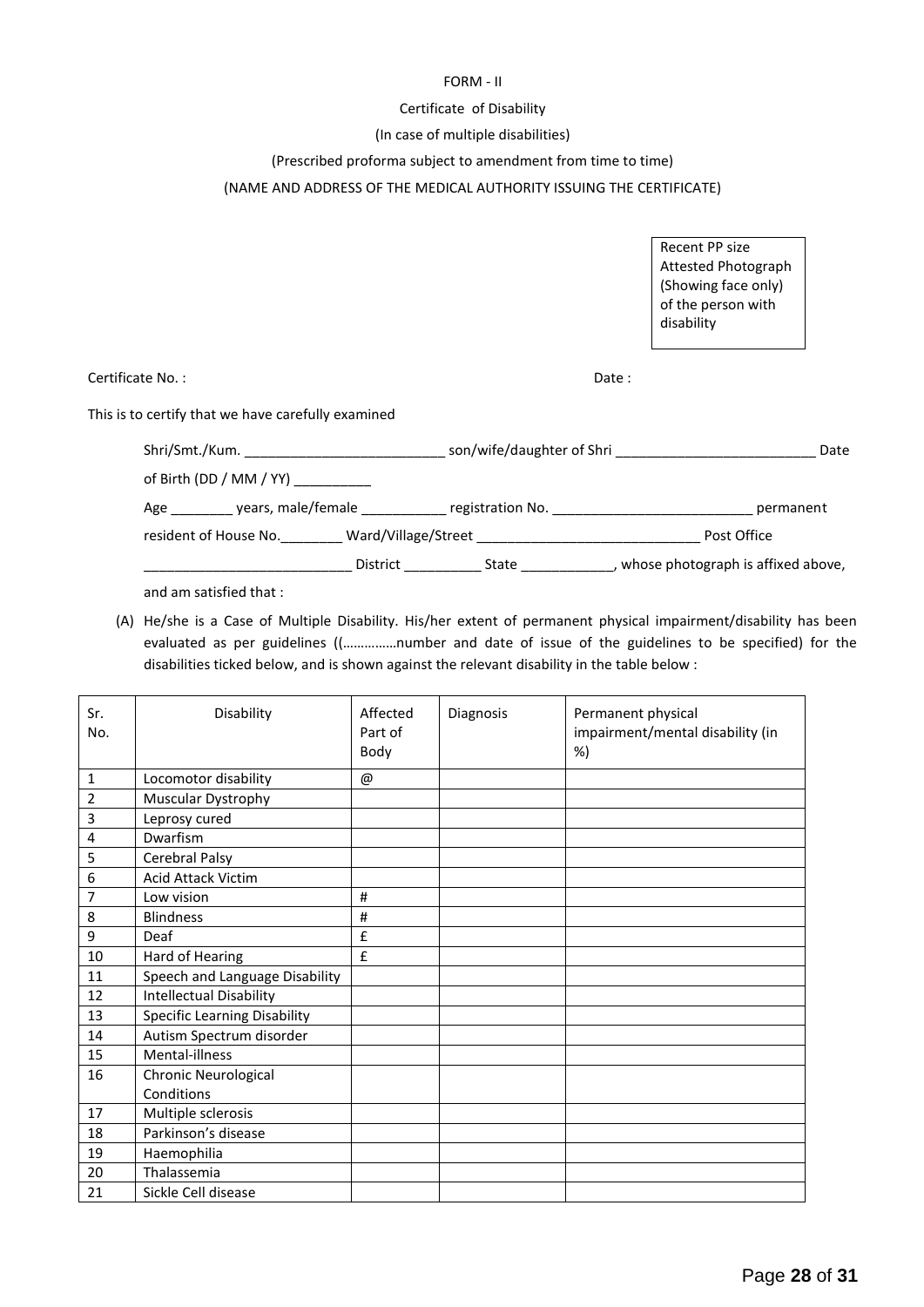(B) In the light of the above, his/her over all permanent physical impairment as per guidelines (……………number and date of issue of the guidelines to be specified), is as follows :-

In figures :- \_\_\_\_\_\_\_\_\_\_\_\_\_\_\_\_\_\_\_\_ percent

| -: In words                                                                            | percent |
|----------------------------------------------------------------------------------------|---------|
| This condition is progressive/non-progressive/likely to improve/not likely to improve. |         |

- 3. Reassessment of disability is :
- (i) not necessary,

Or

- (ii) is recommended / after \_\_\_\_\_\_\_\_\_\_\_\_ years \_\_\_\_\_\_\_\_\_\_\_ months, and therefore this certificate shall be valid till (DD / MM / YY) \_\_\_\_ \_\_\_\_ \_\_\_\_
- @ e.g. Left/Right/both arms/legs
- # e.g. Single eye
- £ e.g. Left / Right / both ears
- 4. The applicant has submitted the following documents as proof of residence :-

| Nature of Document | Date of Issue | Details of authority issuing certificate |
|--------------------|---------------|------------------------------------------|
|                    |               |                                          |
|                    |               |                                          |

5. Signature and Seal of the Medical Authority

| Name and seal of Member | Name and seal of Member | Name and seal of Chairperson |
|-------------------------|-------------------------|------------------------------|

Signature/Thumb impression of the person in whose favour disability certificate is issued.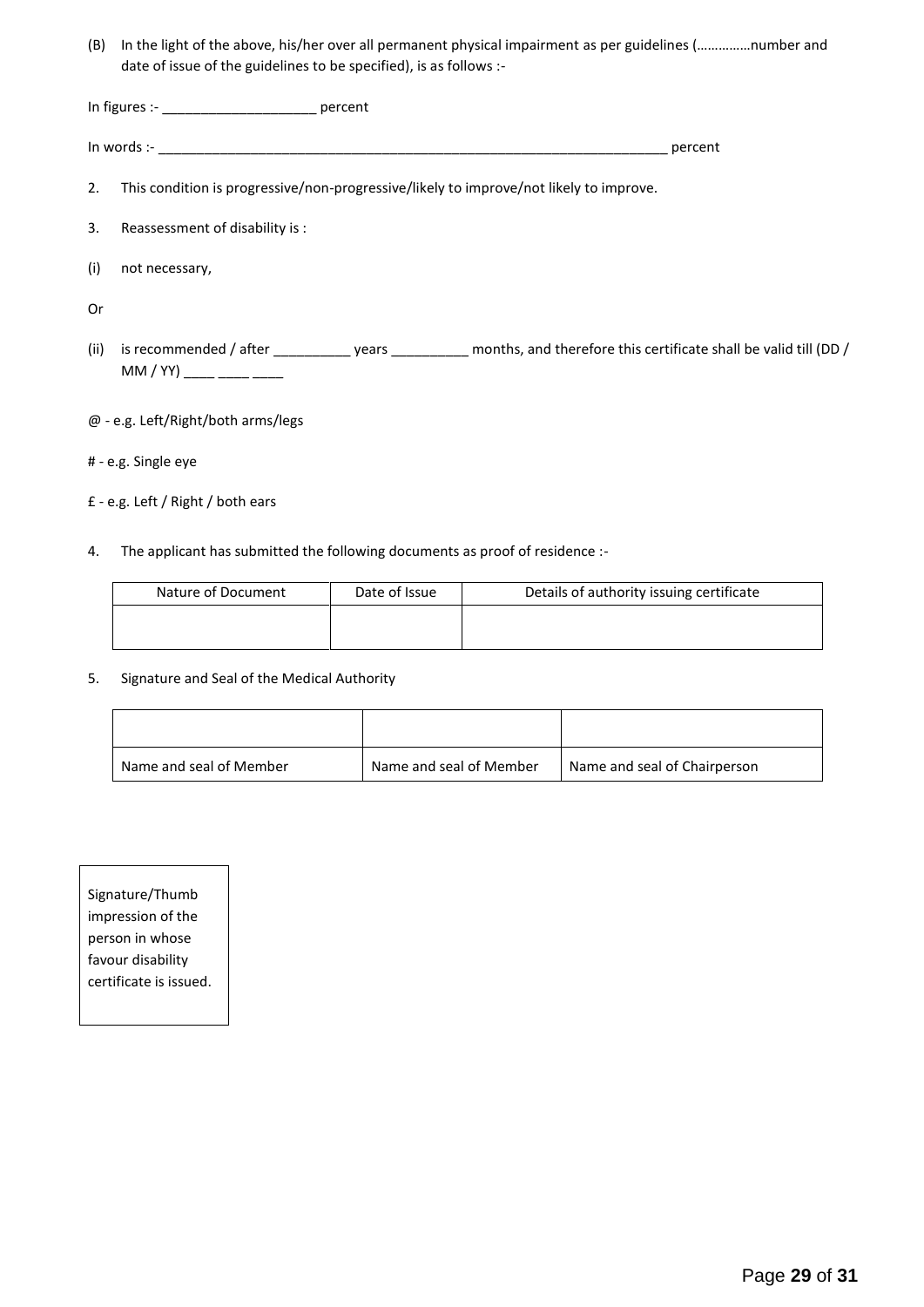#### FORM - III

#### Certificate of Disability

#### (In cases other than those mentioned in Form I and II)

(Prescribed proforma subject to amendment from time to time)

#### (NAME AND ADDRESS OF THE MEDICAL AUTHORITY ISSUING THE CERTIFICATE)

Recent passport size Attested Photograph (Showing face only) of the person with disability Certificate No. : Date : This is to certify that I have carefully examined Shri/Smt./Kum. \_\_\_\_\_\_\_\_\_\_\_\_\_\_\_\_\_\_\_\_\_\_\_\_\_\_\_\_\_\_\_\_\_\_\_\_\_\_\_\_\_\_\_\_\_\_\_\_\_\_\_\_\_\_\_\_\_\_\_\_\_ son/wife/daughter of Shri \_\_\_\_\_\_\_\_\_\_\_\_\_\_\_\_\_\_\_\_\_\_\_\_\_\_\_\_\_\_\_\_\_\_\_\_\_\_\_\_\_\_\_\_\_\_\_\_\_\_\_ Date of Birth (DD / MM / YY) \_\_\_\_ \_\_\_\_ \_\_\_\_ Age \_\_\_\_\_\_\_\_ years, male/female \_\_\_\_\_\_\_\_\_\_Registration No. \_\_\_\_\_\_\_\_\_\_\_\_\_\_\_\_\_\_\_\_\_\_\_\_\_\_ permanent resident of House No. 2008 2008 2009 Ward/Village/Street 2008 2009 2008 2009 2008 2014 2016 2017 Office \_\_\_\_\_\_\_\_\_\_\_\_\_\_\_\_\_\_\_\_\_\_\_\_\_\_\_\_\_\_\_\_\_\_\_District \_\_\_\_\_\_\_\_\_\_ State \_\_\_\_\_\_\_\_\_\_\_\_, whose photograph is affixed above, and am satisfied that he/she is a Case of \_\_\_\_\_\_\_\_\_\_\_\_\_\_\_\_\_\_\_\_\_\_\_\_\_\_\_\_\_\_disability. His/her extent of percentage

physical impairment/disability has been evaluated as per guidelines (……………number and date of issue of the guidelines

to be specified) and is shown against the relevant disability in the table below :

| Sr.<br>No.     | Disability                          | Affected<br>Part of<br>Body | Diagnosis | Permanent physical<br>impairment/mental disability (in<br>%) |
|----------------|-------------------------------------|-----------------------------|-----------|--------------------------------------------------------------|
| 1              | Locomotor disability                | @                           |           |                                                              |
| $\overline{2}$ | Muscular Dystrophy                  |                             |           |                                                              |
| 3              | Leprosy cured                       |                             |           |                                                              |
| 4              | Cerebral Palsy                      |                             |           |                                                              |
| 5              | <b>Acid Attack Victim</b>           |                             |           |                                                              |
| 6              | Low vision                          | #                           |           |                                                              |
| 7              | Deaf                                | €                           |           |                                                              |
| 8              | Hard of Hearing                     | €                           |           |                                                              |
| 9              | Speech and Language Disability      |                             |           |                                                              |
| 10             | <b>Intellectual Disability</b>      |                             |           |                                                              |
| 11             | <b>Specific Learning Disability</b> |                             |           |                                                              |
| 12             | Autism Spectrum disorder            |                             |           |                                                              |
| 13             | Mental-illness                      |                             |           |                                                              |
| 14             | <b>Chronic Neurological</b>         |                             |           |                                                              |
|                | Conditions                          |                             |           |                                                              |
| 15             | Multiple sclerosis                  |                             |           |                                                              |
| 16             | Parkinson's disease                 |                             |           |                                                              |
| 17             | Haemophilia                         |                             |           |                                                              |
| 18             | Thalassemia                         |                             |           |                                                              |
| 19             | Sickle Cell disease                 |                             |           |                                                              |

(Please strike out the disabilities which are not applicable.)

2. The above condition is progressive/non-progressive/likely to improve/not likely to improve.

3. Reassessment of disability is :